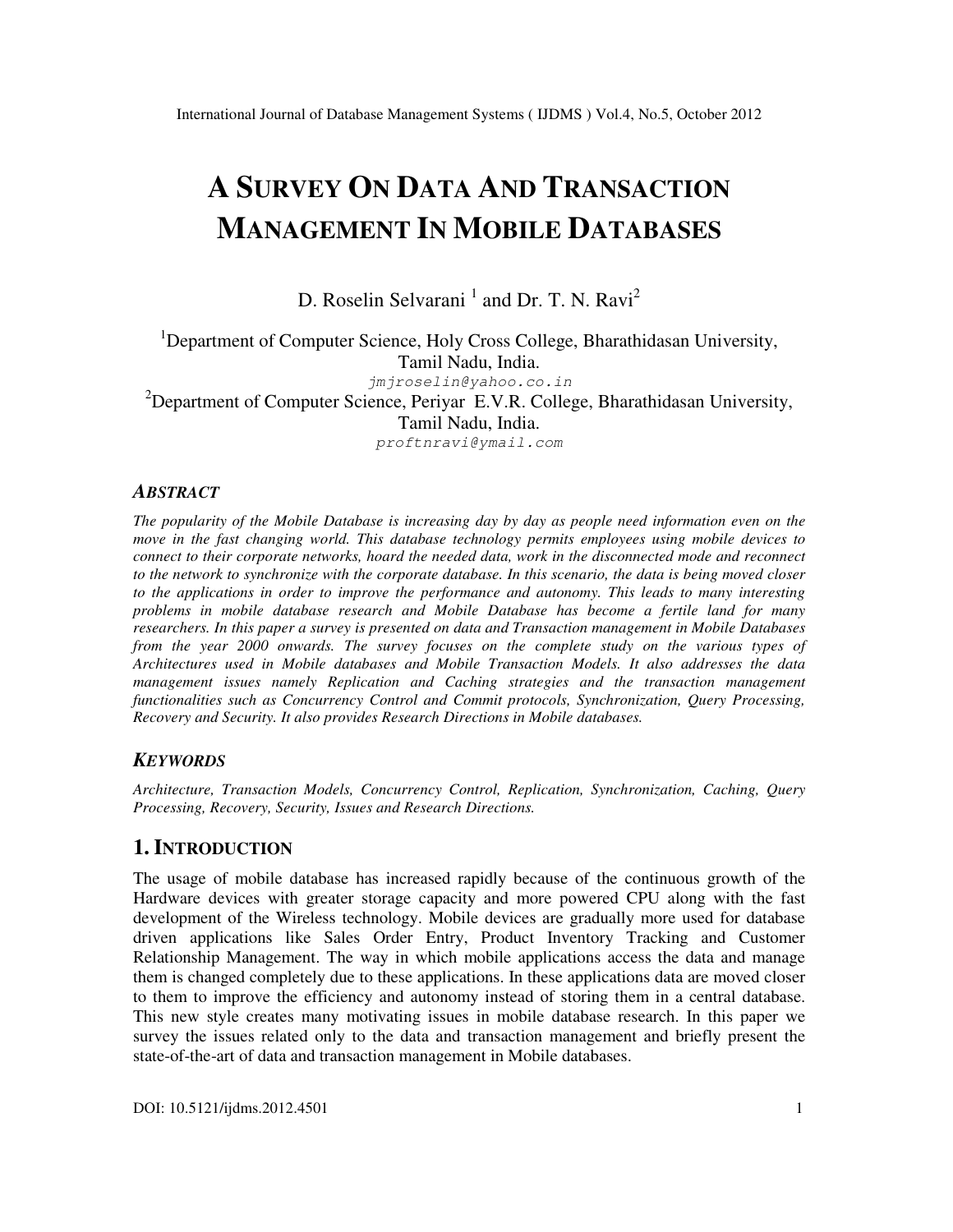There are various definitions found in the literature on Mobile Databases. Some authors defined Mobile Database as a database that is stored on the mobile devices such as laptops, PDAs and Cell phones [1,2,3,4,5]. Few other authors stated that it is a distributed database in which the accessing mode is mobile [6,7]. Some other authors described Mobile database as the union of distributed database, disconnected database, Ad-hoc database and broadcast disk. The distributed database is treated as the home for mobile database and the others deal with the access of mobile users [8].

The remaining part of this paper is organized as follows. Section 2 reviews Architecture of Mobile Databases. Section 3 analyses the various Mobile Transaction Models used in the literature so far. Section 4 discusses the existing algorithms / protocols / methods / techniques used in Data and Transaction Management in Mobile Database. Section 5 presents the Issues and Research Directions of Mobile Databases and Section 6 Concludes the paper.

# **2. ARCHITECTURE OF MOBILE DATABASE**

#### **2.1. Reference Architecture**

Vijay Kumar presents Reference architecture (Fig.1) for mobile database system in [7]. In this architecture, Fixed Host (FH) and Base Station (BS) are interconnected through a high speed wired network. One or more BS is connected with Base Station Controller (BSC), which coordinates the operation of BS when commanded by the Mobile Switching Centre (MSC). BSs are incorporated with some simple data processing capability so that they can coordinate with database servers (DBS). Unlimited mobility in PCS and GSM is supported by wireless link between BS and Mobile units. To incorporate full database functionality, it is necessary to incorporate DBSs to PCM or GSM. Each DBS can be reached by any BS or FH. The set of MSC and PSTN (Public Switched Telephone Network) connects the MDS to the outside world.



Figure 1. Reference Architecture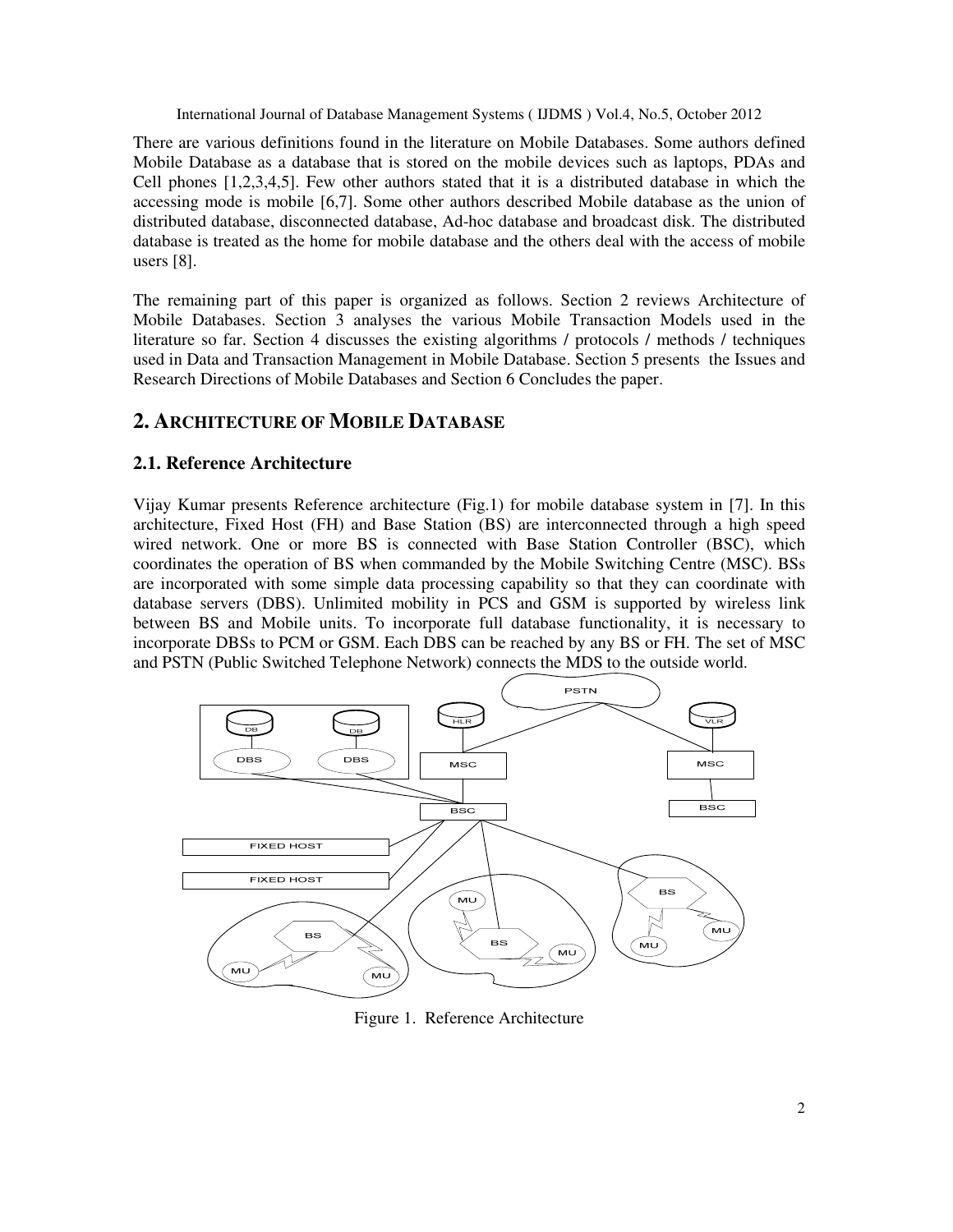#### **2.2. Types of Architecture**

Apart from the Reference Architecture for Mobile database, there are three types of architectures discussed in the literature namely Client/Server architecture, Server/Agent/Client architecture and Peer-Peer architecture.

#### **2.2.1. Client-Server architecture**

Figure 2 represents a Client-Server architecture which consists of a server, fixed hosts and mobile clients [8, 9]. A mobile client is in disconnected state when it enters the shadow area of wireless network. In order to save power and expensive wireless communication cost and provide faster response time, it may want to execute transactions in disconnected state intentionally. A mobile host has mobile database hoarded from the server to process transaction locally during disconnection. Whenever wireless connectivity improves or a wired link is available, the mobile client connects with the server and incorporates effects of the transaction committed during disconnection into the server database.

In [10], Publication/Subscription framework is addressed, which can also be considered as a Client - Server architecture. In this framework, the Publisher object acts as a Server whereas the Subscriber object acts as a Client. The authors used this model for Object- Oriented data synchronization of mobile databases over mobile ad-hoc network. In [11], 3-tier replication architecture (Mobile client – Synchronization Server – Database Server) is presented. This model uses a double timestamp strategy to improve the efficiency of synchronization problem in embedded database based Mobile Geospatial Information Service. Also it ensures serializability and consistency of the mobile database system through transaction-level conflict reconciliation.



Figure 2. Client-Server Architecture

Depending on the characteristics of Mobile client, it may be varied from thin to full client that leads to 3 more architecture: **Thin Client architecture, Full Client architecture and Flexible**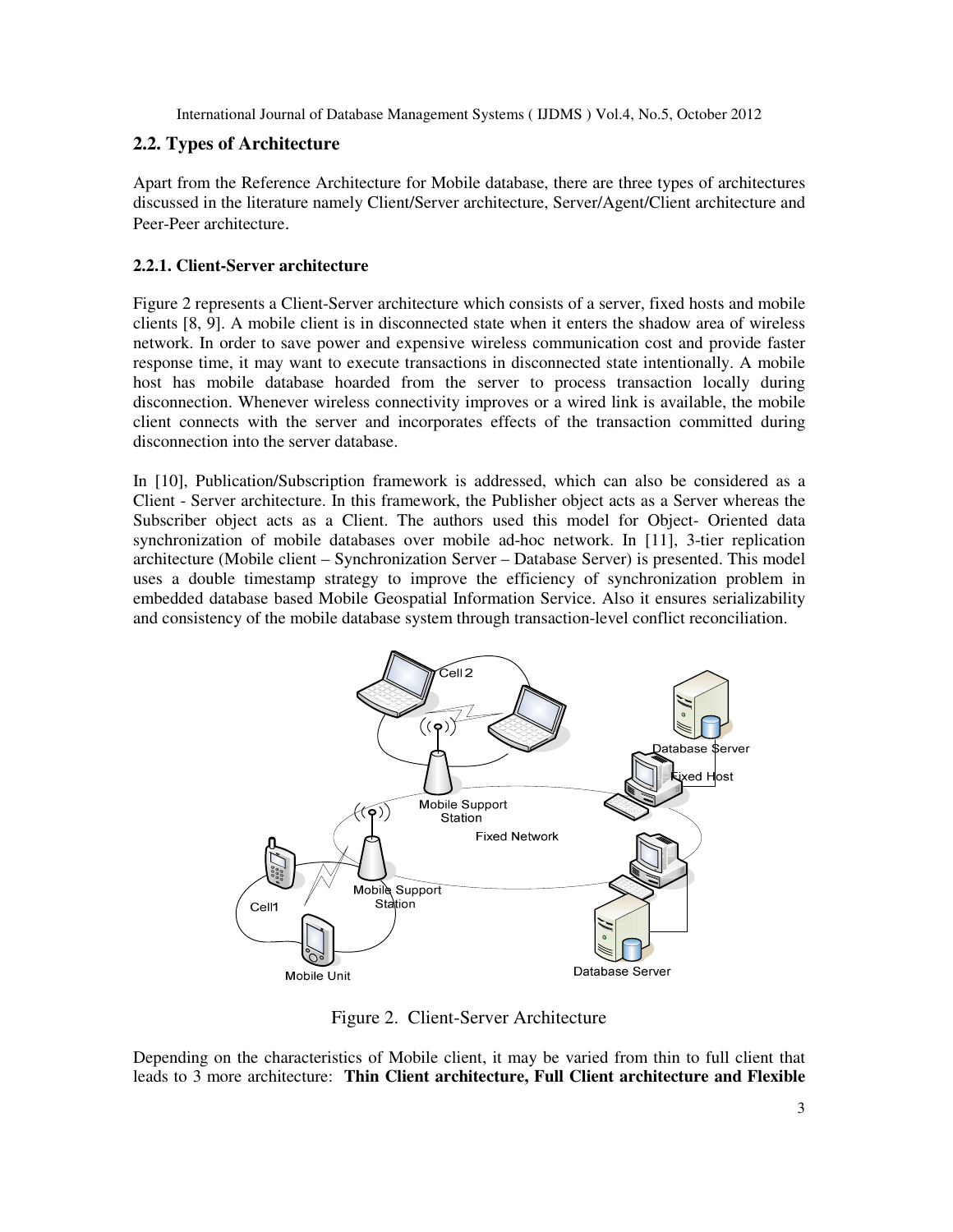**Client-Server architecture**. In thin Client architecture clients need to run operations on servers. As the resources are restricted in thin client, Server is responsible for all computations. In Full Client architecture, the client should have sufficient resources so that it can do all the functionalities of the server in a disconnected mode. In Flexible Client-Server architecture, the responsibilities of clients and servers as well as the application functionalities can be dynamically relocated. The distinction between clients and servers may be temporarily indistinct for performance and availability purposes. Another related architecture is Push-based data delivery model or **Data Broadcasting Model.** In this model, the Server broadcasts the data on the broadcast channel and the mobile tune to that particular channel to retrieve the information. Several research works are going on in this model but Broadcast related topics are out of the scope of this paper.

#### **2.2.2. Server/Agent/Client architecture**

Figure 3 depicts a Server/Agent/Client architecture, where an agent is included either in the server or in the client side. An agent is a computer program that can achieve a series of goals of designers and users, and can freely and autonomously operate in the mobile environment. The architecture of mobile database based on agent has three layers: Mobile terminal layer, Mobile agent layer and Server layer. Each layer has some agents and each agent is responsible for a specific task [12].



Figure 3. Server/Agent/Client Architecture

#### **2.2.3. Peer-to-Peer architecture**

The third type of architecture is a Peer-to-Peer architecture (Fig.4). An Ad-hoc network may lead to such type of architecture, in which clients may also communicate with other clients to share their data. The advantage of this type of architecture is a higher degree of availability of data but may compromise consistency, if the clients are allowed to update any data [10].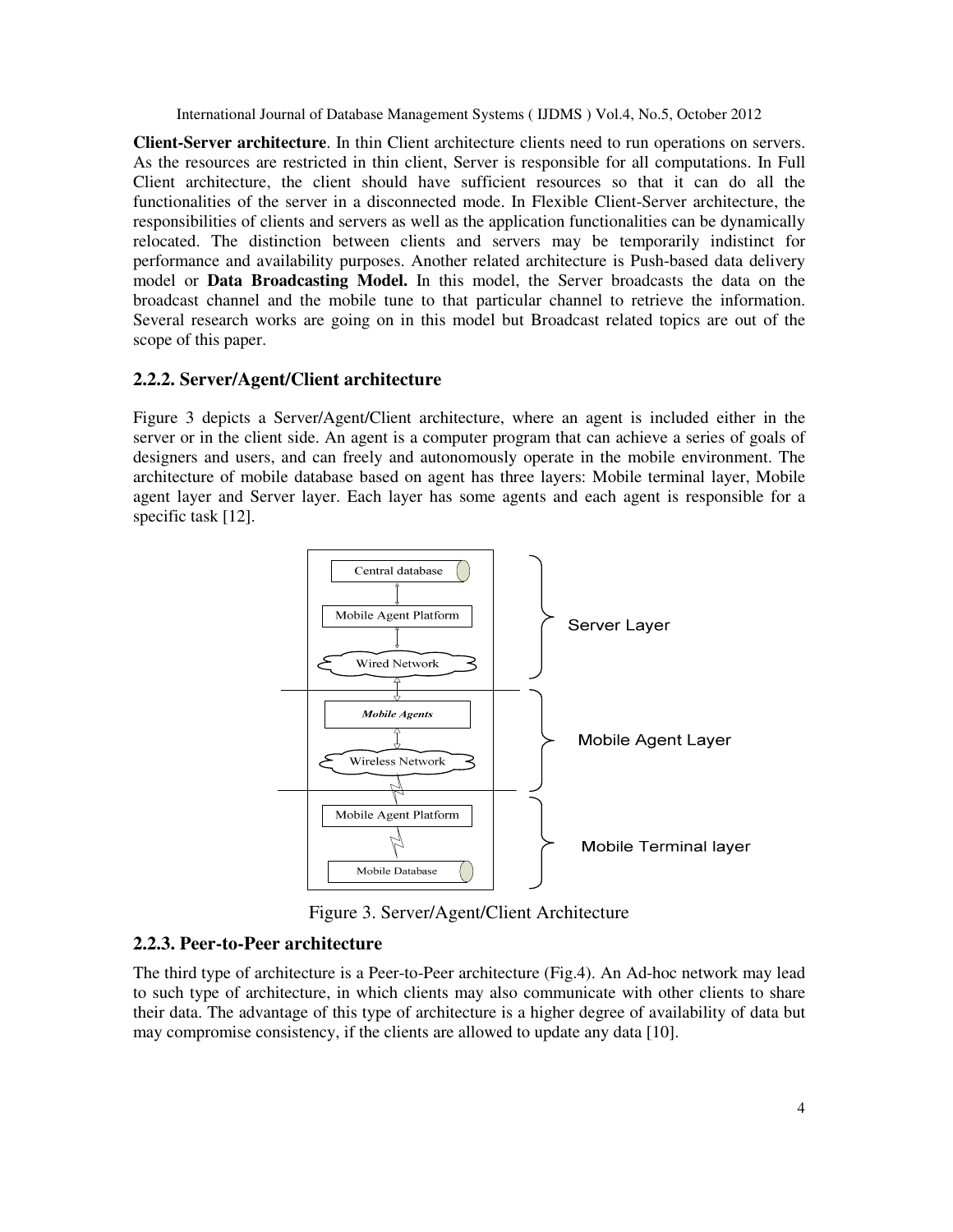International Journal of Database Management Systems ( IJDMS ) Vol.4, No.5, October 2012



Figure 4. Peer to Peer architecture (MANET)

# **3. MOBILE TRANSACTION MODELS**

Collection of operations that form a single logical unit of work is called a transaction [8]. If it takes place in the mobile environment, it is called Mobile Transaction. In [7], the characteristics of the Mobile Transactions is provided as follows:

- $\checkmark$  The Mobile transactions are long-lived transactions due to the mobility of both data and users and due to the frequent disconnection.
- $\checkmark$  The mobile transactions might have to split their computations into sets of operations, some of which execute on MH and others on MSS. A mobile transaction shares their states and partial results with other transactions due to disconnection and mobility.
- $\checkmark$  The mobile transactions require computations and communications to be supported by mobile service stations (MSS).
- $\checkmark$  As the MHs move from one cell to another, the states of transaction, states of accessed data objects, and the location information also moves.
- $\checkmark$  The mobile transactions should support and handle concurrency, recovery, disconnections and mutual consistency of the replicated data objects.

Transaction in MDS is executed in a distributed manner (i.e. Client-Server) which may be subjected to further restriction due to inherent constraints such as limited bandwidth. Distributed execution of transaction in the presence of mobility makes transaction commitment and termination quite complex. Mobile transaction may have to suffer "forced wait" or "forced abort" because of the lack of wireless channels (uplink or downlink), and further it may be delayed due to random hand-offs. In addition, a mobile transaction at MH may not be able to complete its execution due to non-availability of complete DBMS capability**.** 

Transaction support is critical in mobile environment. Due to the limitations of mobile environments such as variable bandwidth, disconnections, limited resources on mobile hosts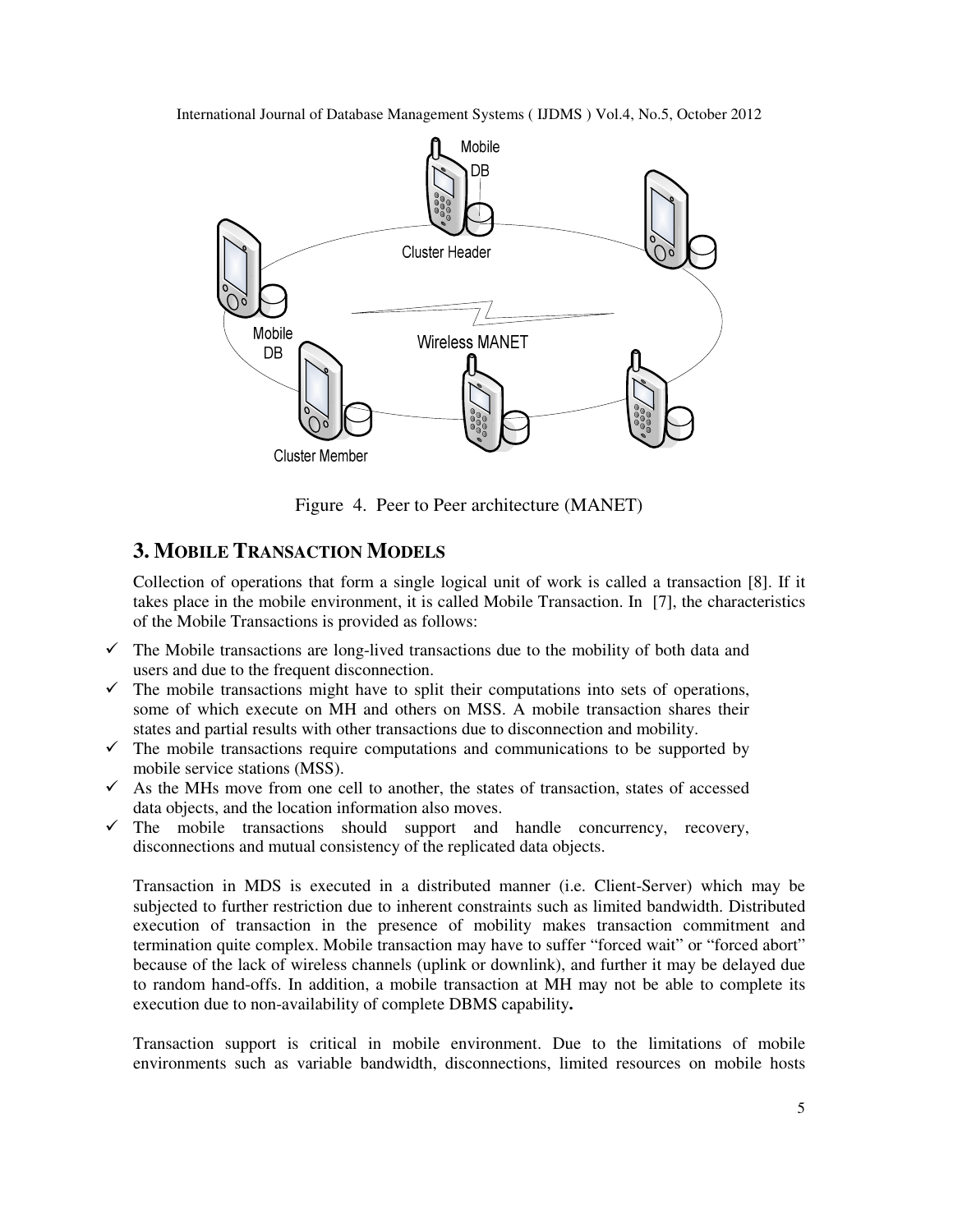make traditional transaction management techniques no longer appropriate. Several models for mobile transactions have been proposed but it is difficult to have an overview of all of them.

Mobile host (MH) can operate in three different modes: fully connected, disconnected and partially connected. Another mode is a doze mode. MH can decide to switch to a disconnected mode to minimize connection expenses or because no connection is possible. MH can change to a doze mode to save energy. In this mode the clock speed is reduced and no user computation is performed. The MH returns to normal operation upon the receipt of any message.

Transaction Models found in the literature can be classified into three groups based on the locations where the transactions are initiated and executed. A Mobile transaction may be Initiated as well as Executed by MH, Initiated at MH but Executed by FH and Initiated at MH and Executed among MH and FH depends on the requirements.

#### **3.1. Initiated as well as Executed by MH**

When a mobile transaction is initiated as well as executed by MH, the MH gets full autonomy. The MH should have relevant data replicated from the central server and capable of doing a local transaction. After completing the transaction, the data in the MH is integrated to the central server. This type of execution model permits the MH to work even in the disconnected mode. For example, consider a transaction carried out by the Mobile Worker. The general procedure is he stores all the required data related to his task on his MH, works independently at the remote site and after the successful completion of his work; he updates the data to the central server. The transaction models that support this type of execution scenario are Pre-Write transaction model [13], and High Commit Mobile(HICOMO) transaction model [14]. **Pre-Write** transaction model proposes two variants of data, pre-write and write to increase the data availability on MHs. **HICOMO** transaction uses Aggregate table for disconnected mode.

#### **3.2. Initiated at MH but Executed by FH**

When a mobile transaction is initiated by a MH but executed fully on FHs, the MH need not have any data processing capabilities. In this model, the MH sends the query and the data server executes the query and sends the results back to the MH. This type of transaction is more suitable for Location dependent queries. Example transaction models for this type of scenario are Moflex Transaction Model [15] and Pre-Serialization Transaction model [16].

**Moflex** transaction model is based on set of dependencies acceptable goals and rules. It supports location dependent sub transactions**. Pre-serialization** allows site transactions to commit independently of the global transaction. It allows releasing local resources in a timely fashion.

#### **3.3. Initiated at MH and Executed among MH and FH**

When a mobile transaction is executed between MH(s) and the database server(s) or FHs, MH also should have the server capabilities and minimum communications with the server during the transaction execution. The transaction models supporting this type of execution is Multiversion Transaction Model [17]. To overcome the problem of data access delay in remote transaction, Kam-Yiu Lam et al. propose this model. In this model, a real-time transaction may access stale data at fixed host, provided that they are relatively consistent with the data accessed by the transaction, and the staleness of the data is within the requirements.

In [18], the mobile transaction is initiated at MH and executed in five different scenarios: Entirely at database servers, entirely at the mobile host, at one mobile host and several DB, at several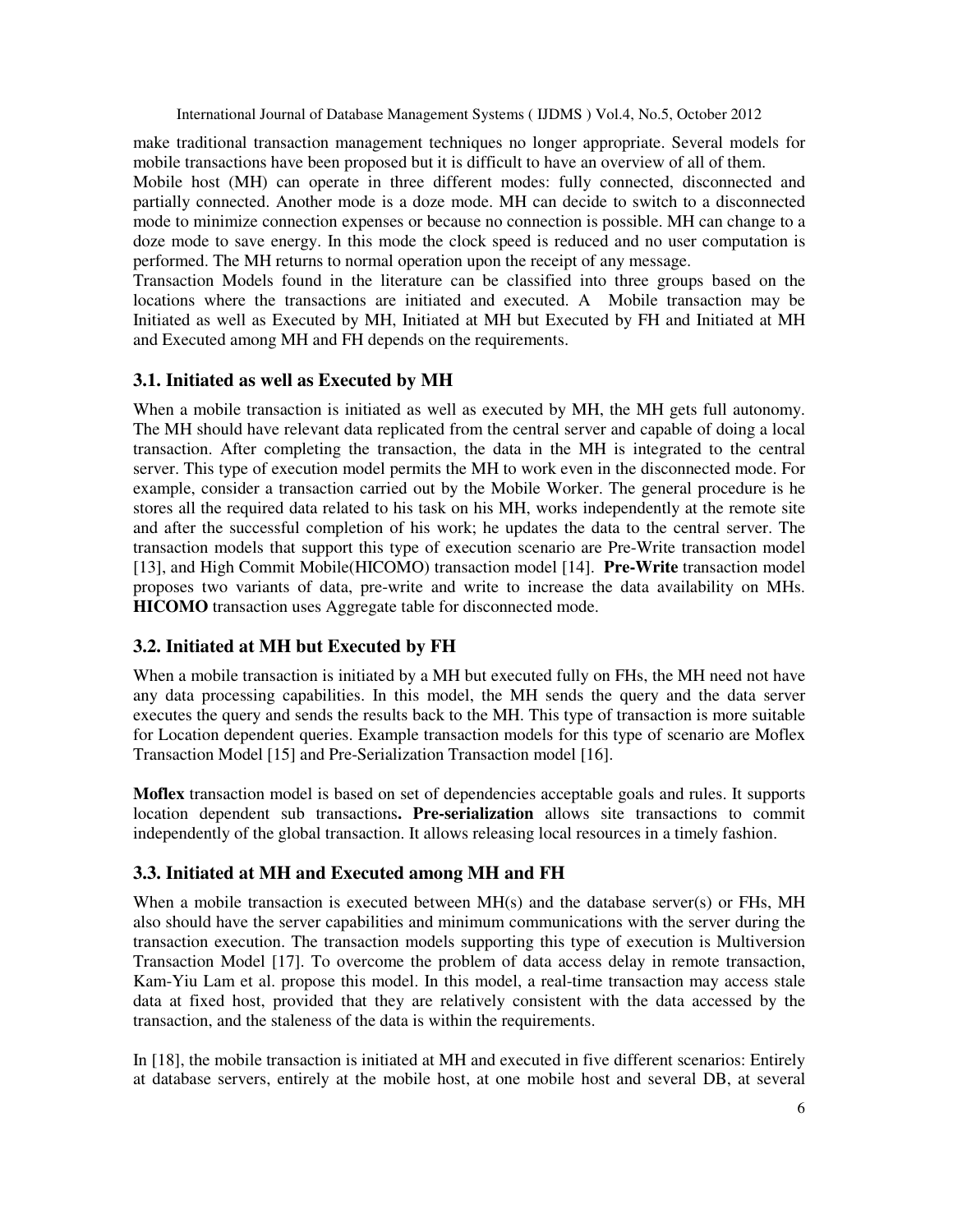mobile hosts and finally at several mobile hosts and databases are explained. Whereas in [19], only three types of scenarios are discussed for databases on mobile clients: They are Mobile clients which are connected to a wired network, Wireless Network of mobile clients with singlehop distance to each other and Wireless Network of mobile clients some of which are multi-hop distance. The authors also addressed some of the issues for each scenario. In [20], the authors discuss a few mobile transaction models and compare them based on ACID properties.

**Twin-Transaction Model** [21] defines a transaction execution mechanism which satisfies the need of both connected and disconnected modes of operation. A defined resynchronization mechanism achieves a consistent state on reconnection of the mobile host. Zhengwei et al., in [22], propose a novel theoretical mobile web transaction model called **PMTM** (P system-based Mobile Transaction Model) to formalize the behavior of mobile transactions. This model has two transition rules namely Membrane rules and Object rules. The Object rule describes the transitions in membranes whereas the Membrane rule defines the structural modification of membranes.

In [23], Petricia et al. propose an **Adaptable Mobile Transaction Model** which permits defining transactions with several execution alternatives associated to a particular context. The aim of this model is to adapt transaction execution to context variations. In this model Atomicity and Isolation properties are relaxed but conflict serializability is preserved. The advantage of this model is that it improves the commit possibilities and permits to select the way transactions will be executed according to their costs.

Osman Mohammed Hegazy et al. in [24] discuss a new enhanced **shadow paging technique**  called a Mobile-Shadow technique for handling mobile transaction processing and disconnection. M-Shadow uses a notation of actionability, which differentiates the actions to be taken during the transaction's validation phase according to the types of affected attributes.

A new transaction scheme called **Surrogate Object Based Mobile Transaction Model** (an Improved Kangaroo Transaction Model) is presented by Ravimaran.S et al., in [25]. The main focus is to support data caching at surrogate object for faster data access and database operations among mobile transactions at different mobile hosts in mobile environment. The experimental results prove that there is a significant reduction in wireless access and abort probability can be obtained with the proposed model. In [26], Tome Dimovski et al. propose a **Connection Fault-Tolerant Model** for mobile environment which reduces the blocking time of resources at the fixed devices provides fast recovery from connection failures owing to mobility of mobile devices and increases the number of committed mobile transactions.

# **4. DATA AND TRANSACTION MANAGEMENT IN MOBILE DATABASES**

This section provides an elaborate study on Replication and Caching strategies under data management and the functionalities of Mobile Transaction such as Concurrency Control and Commit Protocols, Synchronization, Query Processing, Recovery and Security under Transaction Management.

#### **4.1. Concurrency Control and Commit Protocols**

Many valuable attempts were made to implement the concurrency control strategies in mobile environment. Three types of methods were found in the literature for concurrency control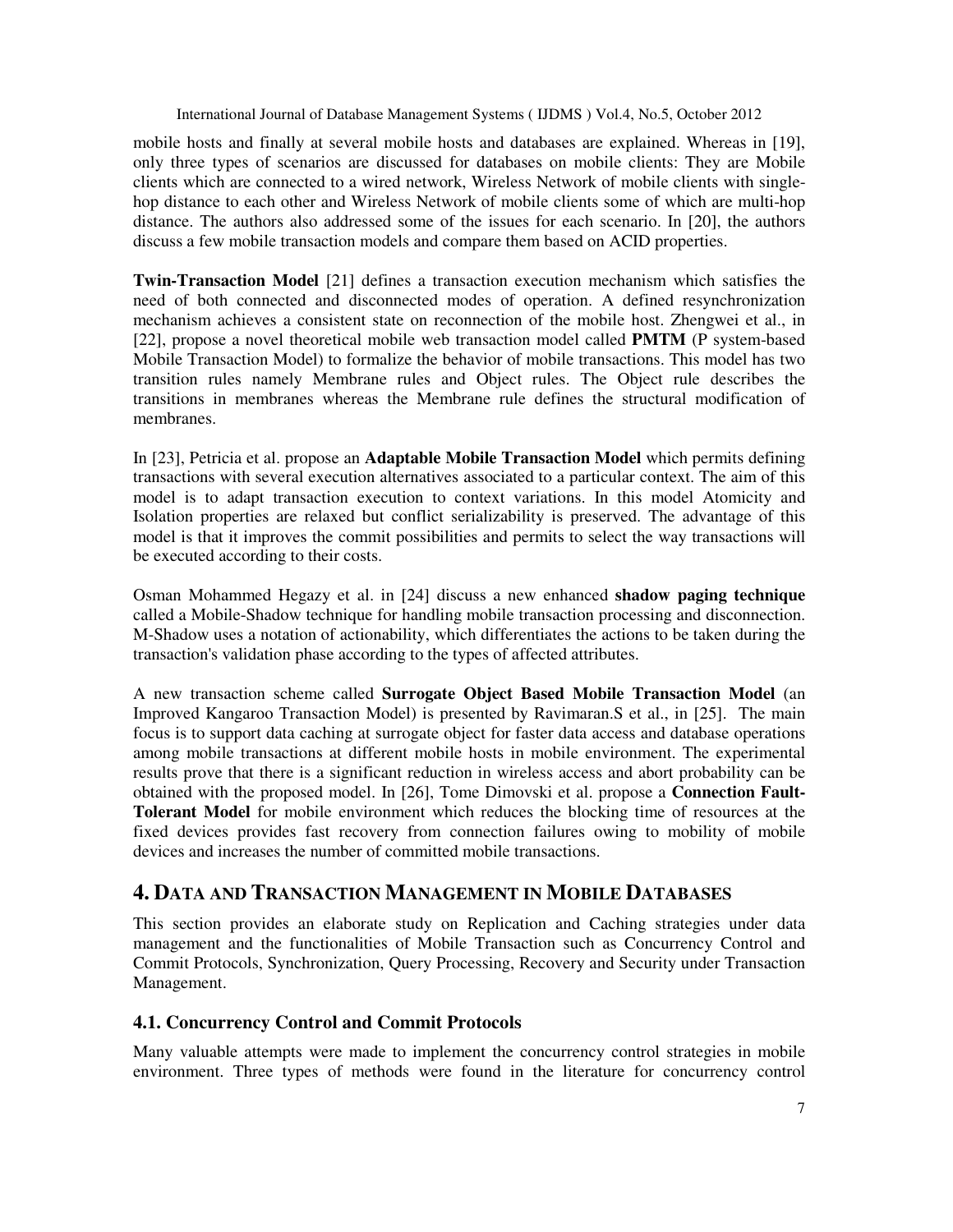mechanism such as Locking, Timestamps and Optimistic Concurrency Control**.** Even though these methods are well suited for traditional database applications, they are not suitable for mobile environments because of its inherent nature. Transactions initiated by a mobile client that disconnects for longer time period may lead to an unacceptable long locking which may decrease the throughput [27]. When two mobile clients access a data item concurrently where one client tries to read the data item while the other tries to write upon it, it may result in inconsistency. For this purpose a two phase locking protocol is used, which requests the server to lock all the data items demanded. However, this protocol requires the clients to communicate continuously with the server to obtain the necessary locks and detect the data conflicts, and hence is not suitable to the wireless environment where the capacity of communication bandwidth is highly variable and unexpected disconnection may occur. Timeout based approach is proposed in [28] to avoid the problem of starvation due to locking.

 A Timeout based Mobile Transaction Commitment Protocol uses timeouts to provide nonblocking protocol with restrained communication. It faces the problem of the time lag between local and global commit. It is not possible for the mobile clients to execute the transaction within the specified time period, because of the variation in bandwidth disconnection etc. Hence a dynamic timer adjustment strategy is proposed in [29]. In this mechanism the communication overhead is reduced and therefore the transaction throughput is improved. But it suffers from the problem of frequent rollbacks due to regular expiry of the timer. To reduce the frequent rollbacks, a pre-emptive dynamic timer adjustment strategy and a predictive strategy [30] is proposed. As the offline processing capability for individual mobile host may vary, it may execute the transaction faster even if it has requested for execution quite later. For this reason, an optimistic concurrency control technique is frequently used in wireless environments [31]. In [32], an optimistic concurrency control strategy using **on-demand multicasting** is proposed that guarantees consistency and introduces application-specific conflict detection and resolution strategies. The experimental result shows that there is an increase in system throughput by reducing the transaction abort rates as compared to the other optimistic strategies proposed in literature. In [33], a new **Priority Based Scheme** is proposed, in which the older transactions are getting the first preference whenever conflict arises, thereby decreasing current load of the database server. Assigning priority to transactions for a data item ensures serializability without aborting the transaction.

In [34], a new concurrency control method is proposed **based on AVI value without using locks.** But it has a problem of predicting new AVI value of the data item based on the update history. Ziyad Tariq Abdul-Mehdi et al. develop a mobile transaction model which captures data and movement nature of mobile transaction and propose an innovative concurrency mobile transaction model on **Multi-Check-out Timestamp Order Technique** [35] and present a Serializability theory for this model.

#### **4.2. Caching and Query Processing**

The main purpose of Caching is to improve data access performance and data availability. Caching data from a central database stored in the Server, performing local queries on the cached data stored in a Mobile device and then finally synchronizing the updated data with the central database has become the common scenario. Caching technique is used to improve the query response time in Client Systems. This technique is very efficient when temporal locality exists in the access patterns between a query and its proceeding queries. Whenever a query is issued, the client cache manager checks its own cache. If it contains a portion of the requested data item then the local query processing starts. To get the remaining portion of the data items, the client sends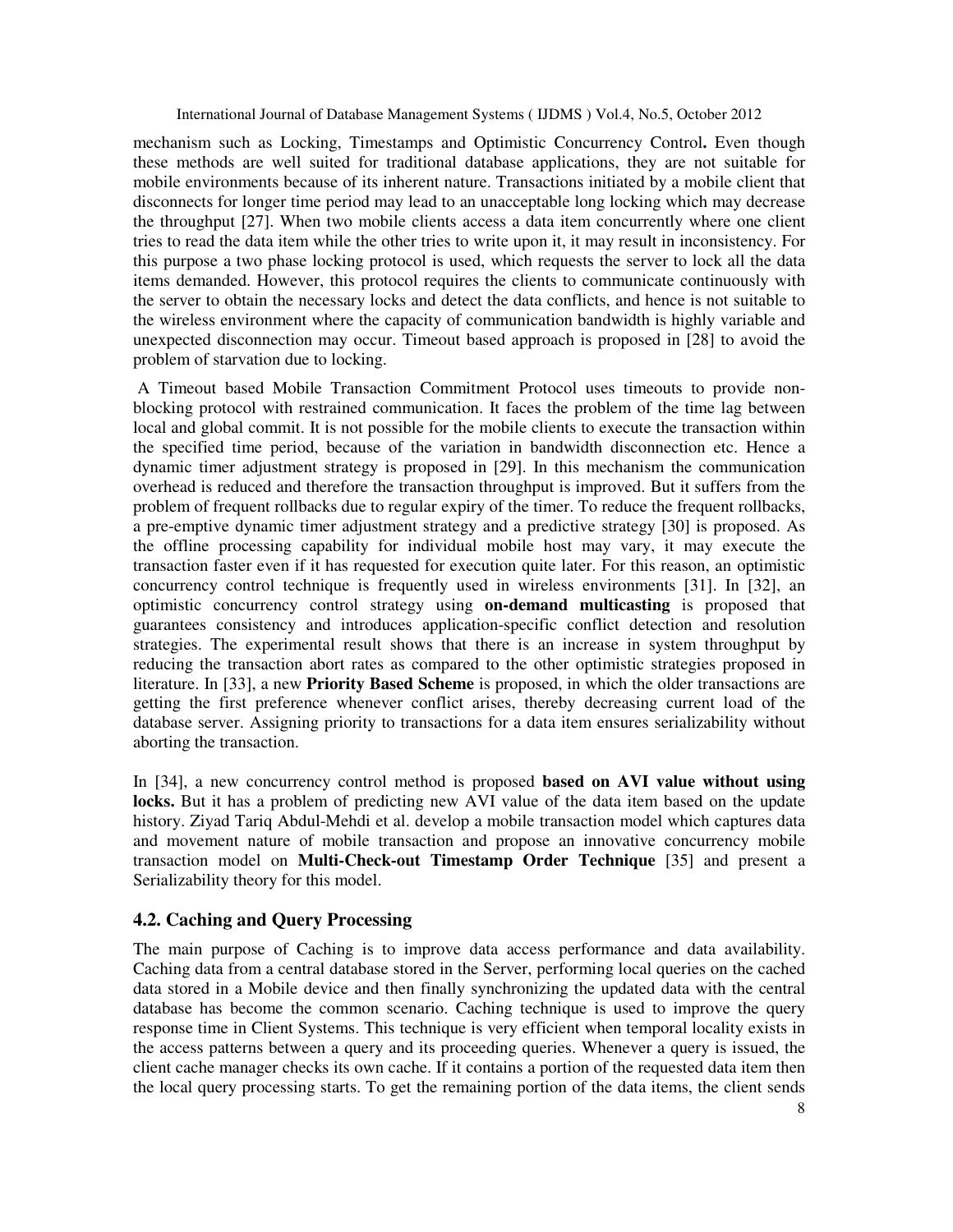the request to the server. After the client finishes its local query processing, it stores the result into its cache. Due to the space limitations of the mobile device, it must use a **Cache Replacement Policy** to decide which data item should be replaced when the cache is full. But this technique has a problem of maintaining cache content up-to-date [36].

In [37], Q. Ren and M. H. Dunham use **Quintet structure** by reforming cache item structure, which consists of relations, attributes, predicates, query sender and result receiver. Using this tuple, it is possible to acquire the query constructing this item. It helps to compare new queries with cache items. To improve performance of query processing in mobile databases, a replacement algorithm called FAR is used. This algorithm categorizes the cashed items into two classes such as the items in movement path and the items out of movement path. And then selects the items that are out of movement path to be replaced.

Zhichao Li et al. in [38], define a new structure of semantic segments index*.* They also analyze the detailed query processing and FAR algorithm. For overcoming the shortage of predicting future location in FAR they propose a new improved algorithm (**RBF-FAR)** as replacement policy. Using this new replacement policy they propose a new model for location-dependent query semantic cache. The experiment results show that new model, on the basis of RBF-FAR, is more flexible and effective at reducing average response time network-load used in LDQ than FAR model.

In [39,40], the semantic cache schema focused on extending domain of query types that can be answered. It consists of cache item structure, cache management algorithm and also cache items replacement algorithm. The proposed schema is based on the concept of **Query Graph Model**  (QGM) and all types of queries can be converted to corresponding QGM, hence, the proposed semantic cache schema can answer all types of queries.

Khaleel Mershad et al. propose a system called **S-COACS** which relies on the indexing of cached queries to make the task of locating data more efficient and reliable in MANET [41]. When a new request is issued, nodes cooperate to find its answer and send it to the requesting node. This work semantically compares each request with all cached queries and implements a process that may trim the request into fragments and combine the answers of these fragments to calculate the total answer of the request.

In [42], Bo Yanga and Ali R. Hurson propose a **Semantic-Aware Image Caching** (SAIC) scheme to facilitate content-based image retrieval in wireless **ad-hoc** networks. It can efficiently utilize the cache space and significantly reduce the cost of image retrieval. It is based on several innovative ideas: 1) multilevel representation of the semantic contents, 2) association-based and Bayesian probability-based content prediction, 3) constraint-based representation method showing the semantic similarity between images, 4) nonflooding query processing, and 5) adaptive cache consistency maintenance.

#### **4.3. Replication and Synchronization in Mobile databases**

Mobile devices do not get continuous connection to the internet and are restricted to limited resources. To improve the availability of data and response time to access the data and to achieve the full offline functionality of data, Replication of the data is the only way to go. Jim Gray et al. in their earlier paper proposed a new Two Tier Replication Algorithm which allows Mobile applications in a disconnected mode to propose tentative update transactions that are later applied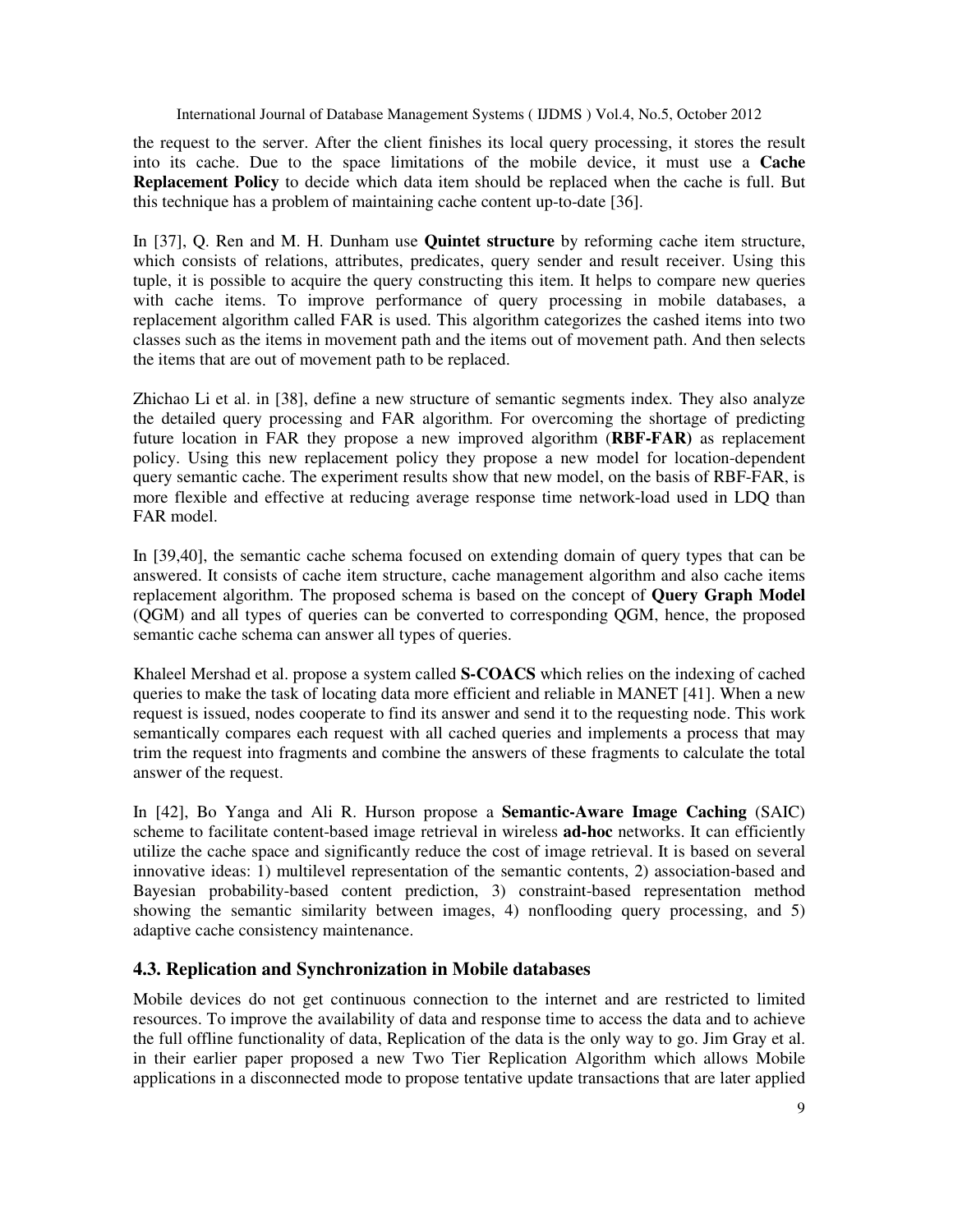to a master copy. The two types of replications used are **Eager and Lazy Replications**. In Eager replication, updates are applied to all replicas as part of one atomic transaction whereas in Lazy replication, only one replica is updated by the original transaction and other replicas need separate transaction for each node. Only Eager replication provides serializable execution without any concurrency anomalies.

Due to the inherent nature of the mobile devices such as intermittent and weak connectivity, restricted bandwidth and inadequate resources an **Optimistic Client Centric Replication Protocol** [43] for relational databases is proposed. This protocol improves the availability by not using the locking mechanisms and reduces the amount of transmitting data between the server and the client by transmitting only the modified data. It also follows an optimistic read-any/writeany approach that provides write access on the client even in the disconnected mode. Only in the client side the primary component of synchronization is placed which uses simple REST interfaces for easy access by devices with limited resources.

To maintain the consistency of the replicated data and to deal with the problems many replication policies are proposed in the literature. These policies are categorized into Pessimistic and Optimistic approaches.

**Pessimistic** strategies restrict updates to a single replica or many replicas by locking access to these replicas during the time of updation. Therefore they offer a strong consistency guarantee that is called one-copy equivalence. They require continuous communication between replicas and blocking of access to these replicas during the operations. But these factors are not feasible in mobile environment due to the intermittent connectivity and less resource availability of the mobile devices. **Optimistic** strategies [44] are under the assumption that inconsistencies rarely occur even if possible. According to this strategy, operations may be executed on any replica. At the time of reconnection, reconciliation will take place during which the replicas exchange all the updates since the last reconciliation. Unlike Pessimistic replication, optimistic replication strategies cannot promise strong consistency but provide weak consistency called eventual consistency.

Ashraf Ahmed et al. in [45] propose a new Optimistic replication strategy for maintaining the eventual consistency in large-scale mobile distributed database systems. It uses the propagation protocol which is used to transfer data updates among the components of replication architecture in such a way that achieves the eventual consistency of data and improves the availability of recent updates to all replicas.

A salient feature of Mobile database systems is to provide disconnected mobile devices the ability to store optimistic replication of data and to perform local updates. But this approach has the reconciliation problem. Two levels of Synchronization techniques found in the literature: **Data Level Synchronization (DLS) and Transaction Level Synchronization (TLS)**. In DLS technique, data is the basic unit of synchronization whereas in TLS transaction is the basic unit. DLS is more simple and highly efficient but it cannot guarantee for Atomicity of transaction and Consistency of the database. TLS guarantees both atomicity and consistency. Therefore TLS is the best suitable technique for synchronization of Mobile database.

In [46], Jose Maria Monteiro et al. propose a new protocol that guarantees one-copy serializability and eventual consistency in mobile computing environments. This protocol uses serializability as correctness criteria, relaxes the isolation property, and adopts the read-any/write-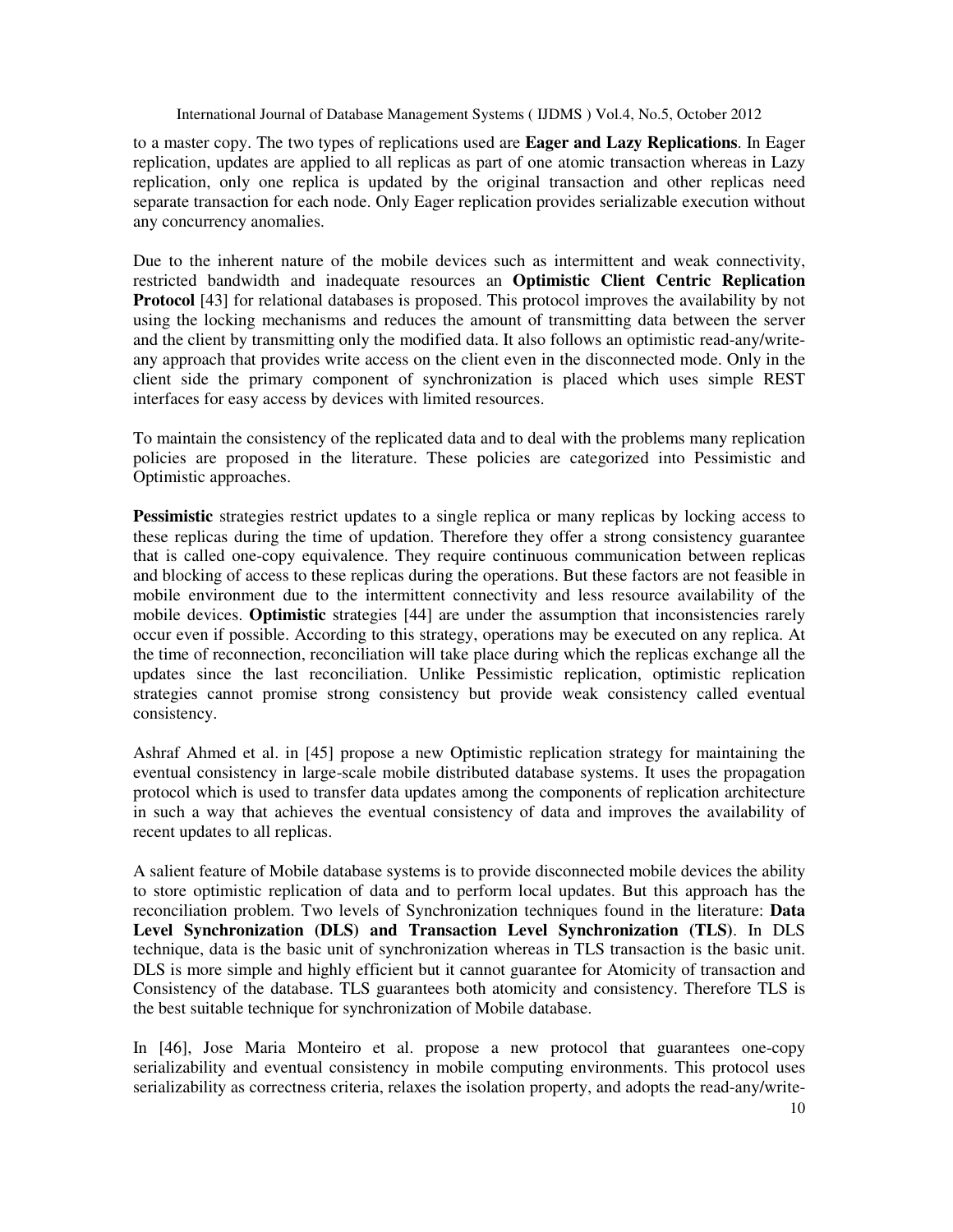any scheme allowing higher data availability. This approach reduces the amount of data transmission between the servers and the server need not store log.

A new way to implement escrow synchronization without running any type-specific code in the servers, an enhanced method called exo-leasing is presented in [47]. In this method the escrow synchronization code runs in the client and allows a disconnected client to obtain escrow reservation from another disconnected client, reducing the need to coordinate with the servers. In [48], a reservation mechanism is provided to guarantee that updates can be executed in the server without conflicts. This mechanism provides several types of reservation to guarantee the result of any transaction. Clients obtain leased reservations upon the database state and using this reservation it transparently verifies that a transaction can be executed in the same way both in the mobile client and in the server, thus leading to the same final result. The authors design the **Mobisnap reservation model** to achieve the goal of reservation integrated with mobile transactions in a SQL-based system.

Shirish Hemant Phatak et al., develop a new algorithm [49] that offers **Multiversion reconciliation**. This algorithm integrates both the mechanisms of multiversion concurrency control and reconciliation. The main idea of this algorithm is that the conflict detection is the responsibility of the server while the conflict resolution is the responsibility of the client and they are carried out by global serializability testing. In [50], the authors present Edison, a service that leverages existing off-the-shelf ORDBMS technology to address these problems. It allows large numbers of users to synchronize handheld devices from any point on the internet with subsets of large, shared data sets. It also supports this functionality while transferring the minimal amount of data to and from the device. The implementation of the Edison data server and protocol is described and it is proved that Edison requires minimal overhead in terms of DBMS storage and additional time per synchronization.

In [51], an innovative strategy is proposed that can improve the efficiency of mobile database and the success ratio of committing transient transaction. According to this strategy, the data in the Mobile Client (MC) are categorized into 3 groups: private data, public data and shared data depends on the properties of the data. It suggests different data synchronizing strategy for different data and analyses the data synchronizing mechanism under three state of MC cache: consistency, disconnection and integration.

A new model of transaction synchronization and replication is proposed in [52] to overcome the defects existing in current technology of synchronizing replication for mobile databases. In this model, the conflict preprocessing mechanism based on user-concerned data and transactionrelated-set is adopted and executed before conflict detection and resolution. The conflict reconciliation strategy based on rule simplifies conflict processing and enhances the efficiency of synchronization and replication.

The synchronization and conflict resolution for Transport Canada's RSIG (Rail Safety Integrated Gateway) system is presented in [53]. The authors provide a complete solution to address the challenges of a Disconnected Mode problem in the RSIG system based on Microsoft SQL Server database technology using merge replication. Merge replication is used for mobile or distributed server applications with possible data conflicts. The advantage of this solution is that it can be used by retail wholesalers.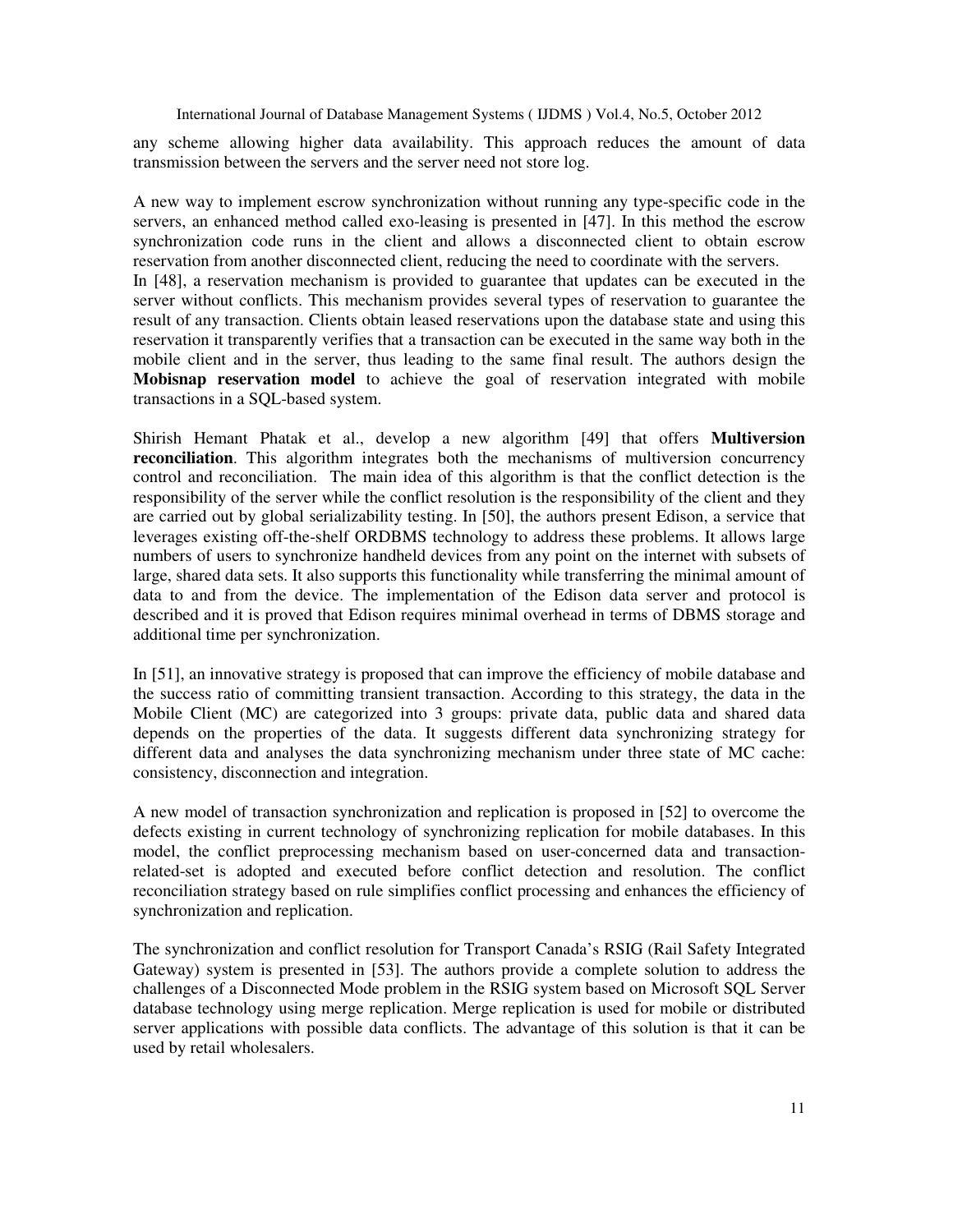In [54], the authors propose Split Synchronization Mobile Transaction (SSMT) Model that assures atomicity in synchronization, reduces synchronization cost and provides contextawareness. This model divides the synchronization process of a mobile transaction into 2 parts namely preferred and deferred parts by exploiting the hoardset fragmentability of data objects which the mobile transaction access. The preferred synchronization part with possibility of conflicts is synchronized early using the transaction-centric synchronization strategy whereas the deferred synchronization part which has no possibility of conflict uses the **data-centric** synchronization strategy and its synchronization is delayed.

**Data Centric synchronization** approach is used based on the Publish/Subscribe Model [55, 56, 57]. In this model, the server should know the caching requirements of all mobile clients in advance and predefine publications satisfying them and publish the publication. The Client (Mobile Client) should subscribe to publications and the snapshots of data items in the subscribed publications are created as its mobile database. Then the client processes transaction with the snapshots in a disconnected mode and finally connects to the server and synchronizes the snapshots with the server database to maintain the cache coherency.

A tiered replication model [11] is used to solve the **Transactional** based synchronization problem under 3-tier replication architecture. To promote the efficiency of synchronization, it employs a new Double Timestamp strategy. In this model each tuple in the mobile database has 2 Timestamps called Primary and Secondary Timestamps. While modifying the tuple, the time mark added by the server is the primary while the transaction mark added by the mobile database is the secondary timestamp. It also ensures serializability and consistency of the mobile database system through **transaction-level** conflict reconciliation.

#### **4.4. Recovery in Mobile Databases**

In Mobile Database System Recovery is highly challenging since some of the processing nodes are mobile. Other challenges in the recovery process include, failures at the fixed network DBMS, limited wireless channels, network failure, site failure and handoff problems. Solutions to these challenges weaken atomicity or isolation levels of transactions. Two types of protocols namely **Checkpoint and Message Logging** are used for saving the execution state of a mobile application, so that when a MH recovers from a failure, the mobile application can roll back to the last saved consistent state, and restart execution with recovery guarantees. Checkpoint and log information are stored at the base stations [57] since Mobile Host (MH) disk storage is not stable.

#### **4.4.1. Checkpoint Protocols**

Efforts are taken to find an apt protocol that could perform well in the mobile environment despite the limitations of it. In the literature three kinds of approaches are found: Uncoordinated Checkpoint, Coordinated Checkpoint and Communication-Induced Checkpoint.

In a distributed environment, if each participating process takes its checkpoints independently, then the system is prone to the domino effect (cascaded rollback). This approach is called **Uncoordinated Checkpointing** [58]. If the processes coordinate their checkpoints to form a system-wide consistent state, then the approach is called **Coordinated Checkpointing** [59]. In this approach, if there is any failure, the system state can be restored to a consistent set of checkpoints and preventing the rollback propagation. If every process is forced to take checkpoints based on information piggybacked on the application messages it receives from other processes then this approach is called **Communication-Induced Checkpointing.** Checkpoints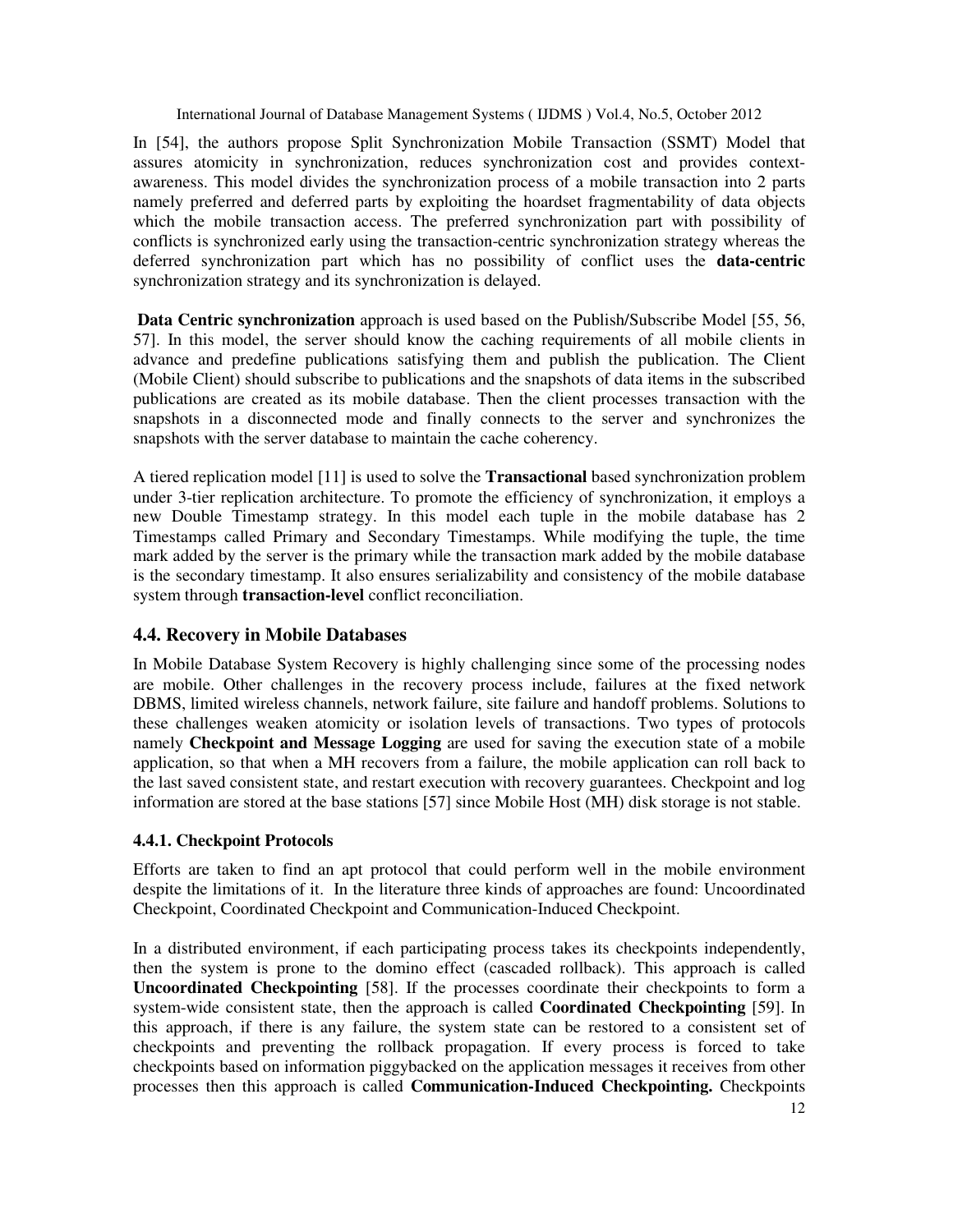are taken such that a system-wide consistent state always exists on stable storage, thereby avoiding the domino effect.

One popular recovery protocol is **Timeout protocol**, executed by MSS which maintains a timer to measure the inactivity period of mobile host and initiates rollback for the transaction on timeout [60]. In [61], **Mutable Checkpoint** to design efficient checkpointing algorithm is introduced. It can be saved anywhere (the memory or local disk of MHSs). Taking a mutable checkpoint avoids the overhead of transferring large amount of data to stable storage at MSSs over the wireless network. The proposed algorithm based on the Mutable Checkpoint is a **nonblocking algorithm** that avoids the avalanche effect and forces only a minimum number of processes to take their checkpoints on the stable storage.

Bidyut Gupta et al. present a **non-blocking coordinated checkpointing** algorithm [62] suitable for mobile environments. In this proposed algorithm the overhead of converting temporary checkpoint to permanent checkpoint and mutable checkpoint to permanent ones are eliminated. Also it uses very few control messages and participating processes are interrupted less number of times. The algorithm produces a consistent global state of the system.

In [63], Awadhesh Kumar Singh et al. present **index-based checkpointing** and recovery protocol. As this protocol takes only fewer checkpoints and does not require computing dependency relationships, it is more efficient in computation. It is nonblocking, adaptive and uses few control messages. Irrespective of the message sending rate, it works well in all situations. In [64], Rachit Garg et al. present a survey of some checkpointing algorithms for distributed systems.

In [65], Sungchae Lim proposes a **checkpointing algorithm** that allows the distributed mobile application to tune the level of its checkpointing strictness (the maximum rollback distance) so that the usage of wireless communications can be reduced. Using this algorithm there is a possibility of reducing the number of enforced local checkpointing. The advantage of this algorithm is less communication cost and shortened blocking time.

In [66], Cheng-min lin et al. provide a **domino effect-free failure recovery algorithm** which contains three-phases that ensures a consistent checkpoint. In the first phase, it uses a coordinated checkpointing protocol among mobile support stations; in the second phase, a communicationinduced checkpointing protocol is used between each MSS and its MHs and in the last phase, each MSS sends a checkpoint request to its mobile host which hasn't received any message from the mobile support station during the second phase. Domino effect-free, nonblocking, twice the checkpoint size, and scalability are the advantages of this algorithm.

In [67], Sapna E. George et al. present an efficient failure recovery scheme for mobile database applications based on **movement-based checkpointing** and logging. It combines independent checkpointing and pessimistic message logging enabling asynchronous recovery of a MH upon failure. In this scheme, checkpoint is taken only after a threshold of mobility handoffs has been exceeded. When the MH crosses a distance threshold from the location of the latest checkpoint, the recovery information is collected and transferred to the MH's local MSS. The authors identify the optimal movement threshold which will minimize the recovery cost per failure as a function of the mobile node's mobility rate, failure rate and log arrival rate.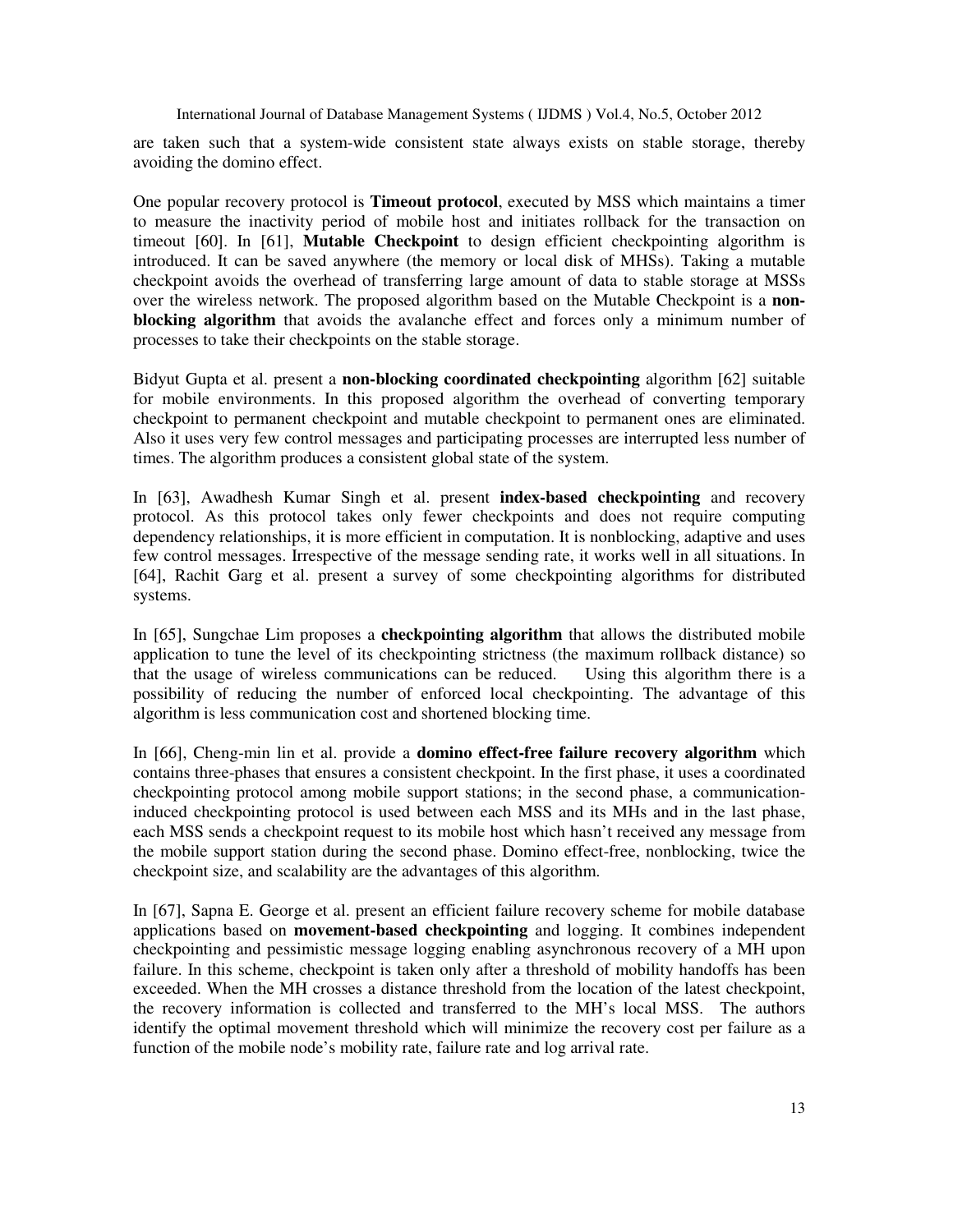In [68], Chandreyee Chowdhury et al. present a **coordinated non blocking checkpointing** and recovery technique for such systems that handles well the constraints posed by the underlying wireless network. In this technique, an initiator (an MSS) sends checkpoint requests to all other MSSs and the MSSs send this request only to those MHs, which have communicated in the last checkpointing interval and thereby relieving the wireless network from synchronization overhead. Also all acknowledged messages are logged at the home station of the receiver MH so that only the faulty MHs need to recover in case of failure and no other process is affected by this fault and subsequent recovery.

In [69], S. Kumar et al. provide the concept of **hybrid checkpointing** algorithm, where in an allprocess coordinated checkpoint is taken after the execution of minimum process coordinated checkpointing algorithm for a fixed number of times.

In [70], Biswas et al. propose a checkpointing and failure recovery algorithm where MHs save checkpoints based on mobility and movement patterns. Mobile hosts save checkpoints when number of hand-offs exceed a predefined handoff threshold value. They introduced the concept of migration checkpoint. An MH upon saving migration checkpoint sends it attached with migration message to its current MSS before disconnection.

Ruchi Tuli et al. review the modern checkpointing schemes in distributed and mobile environments and present a comparative study of the protocols or schemes based on their relative advantages and disadvantages in [71].

#### **4.4.2. Message Logging Protocols**

Ing-Ray Chen et al. report **Lazy and Pessimistic** schemes in [72]. In a lazy scheme, logs are stored in the Base station (BS) and if mobile host moves to a new BS, a pointer to the old BS gets stored in the new BS. Pointers can be used to recover the log distributed over several BS's. This scheme has the advantage that it incurs relatively less network overhead during handoff as no log information needs to be transferred. But this scheme has a large recovery time. In the pessimistic scheme, the entire log and checkpoint record, if any, are transferred at each handoff. Hence, the recovery is fast but each handoff requires large volume of data transfer.

In [73], schemes based on the mobile host's movement using independent check pointing and **pessimistic logging** are given. In the distance-based scheme, the contents that are distributed are unified when the distance covered by mobile host increases above a predefined value. After unifying the log, the distance or handoff counter is reset. These schemes are a tradeoff between lazy and the pessimistic strategies. The schemes discussed so far do not consider the case where a mobile host recovers in a base station different from the one in which it has crashed. Jiang et al. [74] present an **optimistic checkpointing and selective message logging approach** for consistent global checkpoint collection in distributed systems.

Sashidhar Gadiraju et al. in [75] present an **application log management scheme**, which uses a mobile-agent-based framework to facilitate seamless logging of application activities for recovery from transaction or system failure. They present the forward strategy for improving the recovery time in situations where the failure time is nontrivial. The framework is not restricted to the forward scheme, but it can support previous independent logging schemes. The simulation results show that the forward scheme improves the recovery time with a fairly consistent behavior in all the parameters simulated.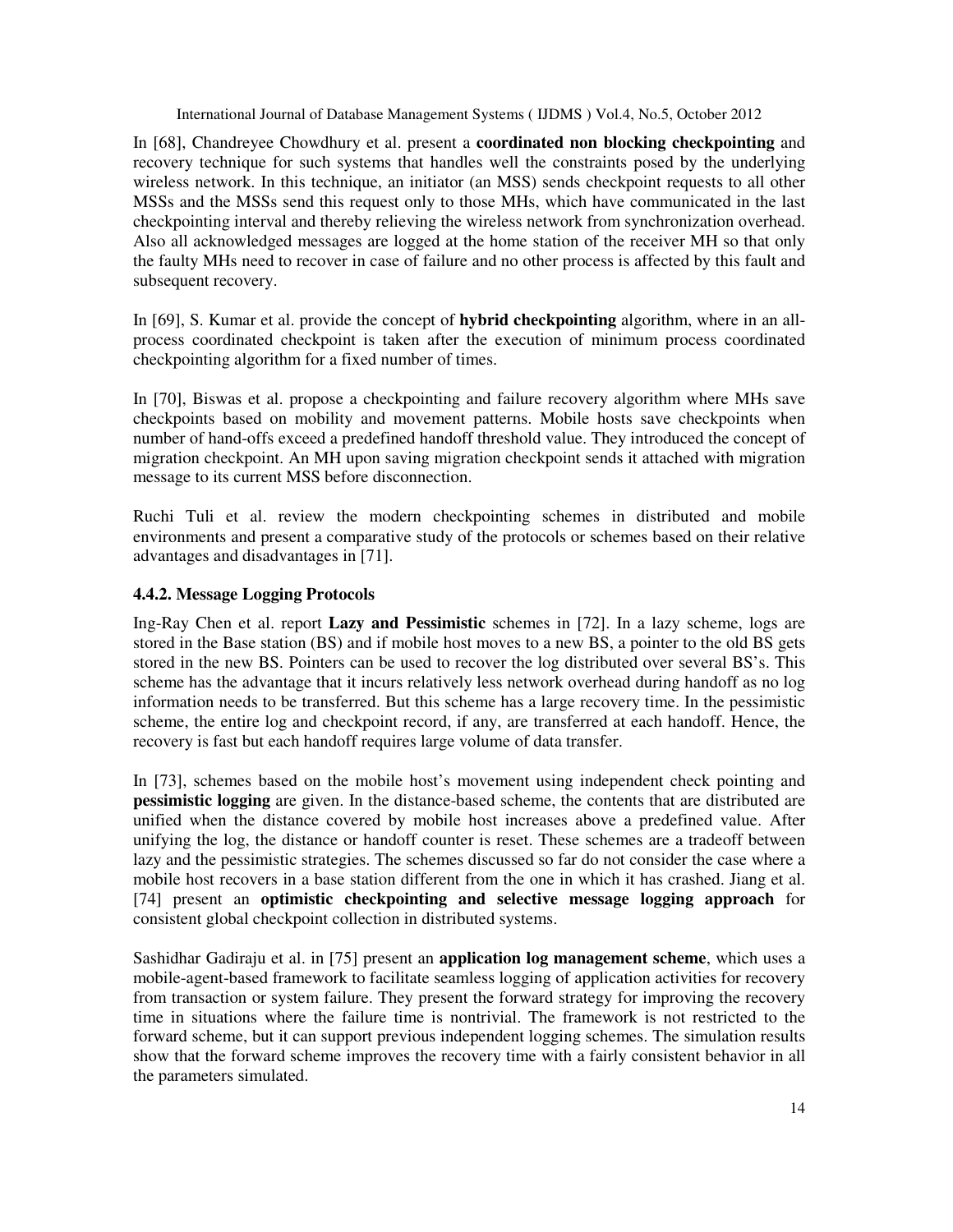J.C. Miraclin Joyce Pamila et al. in [76] propose a **new log management scheme** for recovery of mobile transactions. In this approach, the model parameters that affect application state recovery are analyzed. It reduces total cost for recovery from the failure when compared with the existing Lazy and pessimistic schemes. It also ensures recovery from different BS other than in which it has failed. The proposed scheme controls the handoff cost, log retrieval cost and failure recovery time

#### **4.5. Security in Mobile databases**

In his previous paper, Astrid Lubinski presented mobility related security issues and categorizes the problems by risk for data and metadata in their access, management and transfer. He identifies the protection of user whereabouts and movements as a main risk in mobile environment and suggests 3 separations namely Horizontal, Vertical and Aggregate separation in Access and management to guard this additional information. He addresses an Adaptation component in [77] that is used to mediate all accesses and to manage security relevant context modification. M.A. Badamas provides minimal security measures and discusses the implementation of access control method based on application at the beginning of the hard disk and the role of encryption in securing the data **[**78].

In [79], the authors propose a new Client-based security component called Chip-Secured Data Access (C-SDA) that enforces security requirements such as Confidentiality and Authentication in the client. It is fixed into the smart card to prevent any kind of tampering to occur on the client side. This combination of hardware and software security component provides guarantee against attacks and threatening personal as well as business data. However, database attacks are more and more frequent (their cost is estimated to be more than \$100 billion per year) and 45% of the attacks are conducted by insiders [80]. Several attempts have been made to strengthen serverbased security approaches with database encryption [81]. However, as Oracle confesses, server encryption is not the expected "armor plating" because the Database Administrator (or an intruder usurping her identity) has enough privilege to tamper the encryption mechanism and get the cleartext data.

In [82], the authors discuss the security policy of mobile databases and present the various safety measurements to solve the problems. To ensure the safety of mobile database they suggest few mechanisms such as authentication, encryption, auditing, backup and recovery. Parviz et al., present threats and solutions for Mobile databases in [83]. They discuss that in order to secure Mobile Databases, Mobile device, Operating system on mobile device, and Mobile network are also secured. In [84], the author proposes a Paradigm for securing Mobile Databases and identifies three areas to be secured such as Client side security, Server side security and Security during data transmission. She also provides the advantages of the proposed system.

Even though many papers have been found in the literature on security policies, security mechanisms, problems and solutions for mobile databases, none of them provide a comprehensive solution and practical implementation for securing the mobile databases to its entirety. The recent papers [82, 83] on security recommend that there is a need to continue to explore the security issues of database system in the mobile environment.

Research works related to individual entity such as Mobile Device security, Client side security, Server side security and Security during data transmission are going on. But these topics are not focused in this paper due to space limitations.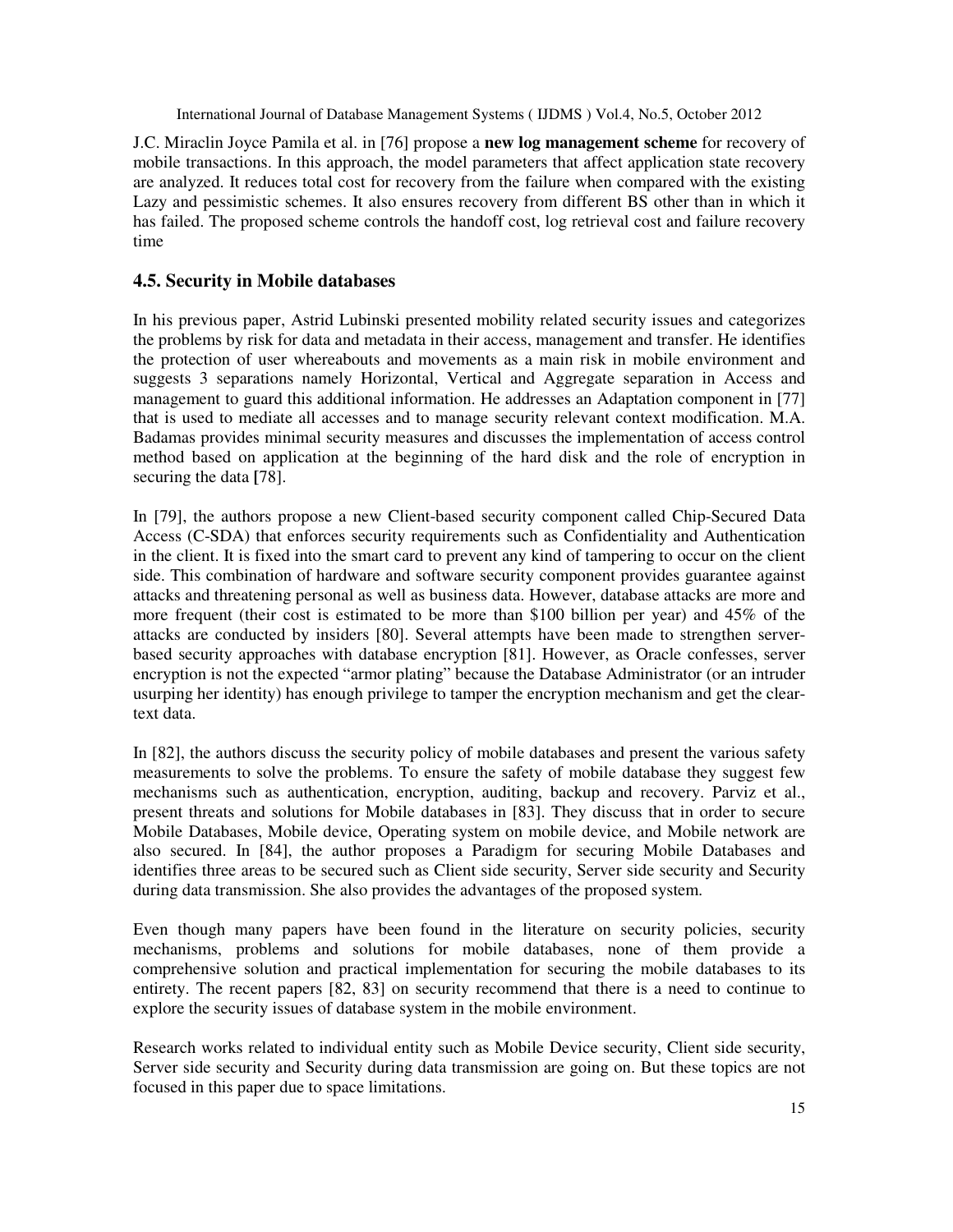#### **4.6. Issues and Research Directions**

In [85], Grenoble et al. address the various issues in mobile database systems as Copy Synchronization in disconnected computing, Mobile Transactions, Database embedded in Ultralight Devices, Data Confidentiality, P2P dissemination models and Middleware Adaptability. In [2], Weider Yu et al. categorize the issues and solutions for designing the mobile database as Responsiveness, Data consistency and Concurrency, Synchronization and Conflict resolution, Security, High Availability, Data size, Screen Size, Slow Transmission Speed, Slow Processing Speed and Cost. In [9, 86] the authors discuss the important issues of Mobile databases as the relative unreliability of connections (and the variability of bandwidth when connected), the limitations on storage capacity and the security and privacy issues created when a computer is in a mobile environment. After reviewing the issues of the mobile databases from many literatures, it is found that all the authors have invariably addressed the Security and Privacy as one of the important critical issues and then the limitations of storage capacity and unreliable connectivity. Table 1 shows the various issues given in the corresponding papers.

| <b>Papers</b>                              | [GRE04]      | [WEI08]      | [DAR05]      | [DAR03] | [SRI09]      |
|--------------------------------------------|--------------|--------------|--------------|---------|--------------|
| <b>Issues</b>                              |              |              |              |         |              |
| <b>Mobile Transaction</b>                  | ✓            | $\checkmark$ |              |         |              |
| Synchronization                            | ✓            | ✓            |              |         |              |
| Data Consistency                           | $\checkmark$ | ✓            |              |         |              |
| Concurrency                                | $\checkmark$ | ✓            |              |         |              |
| Security and Privacy                       | $\checkmark$ | ✓            | $\checkmark$ | ✓       | $\checkmark$ |
| Database embedded in Ultra Light<br>device | $\checkmark$ |              |              |         |              |
| P2P Dissemination Model                    | ✓            |              |              |         |              |
| <b>Limitations of Storage Capacity</b>     |              | ✓            | ✓            | ✓       | ✓            |
| Unreliable Connectivity                    |              |              | ✓            | ✓       | ✓            |
| Performance                                |              | ✓            |              |         |              |



# **5. CONCLUSION**

In recent past, Industry and Academia has shown a lot of interest in improving data and transaction management in Mobile environment. Data and Transaction management in mobile database is very difficult compare to traditional databases as the mobile environment needs to be highly versatile and have to satisfy several resource constraints. Hence this field attracts a lot of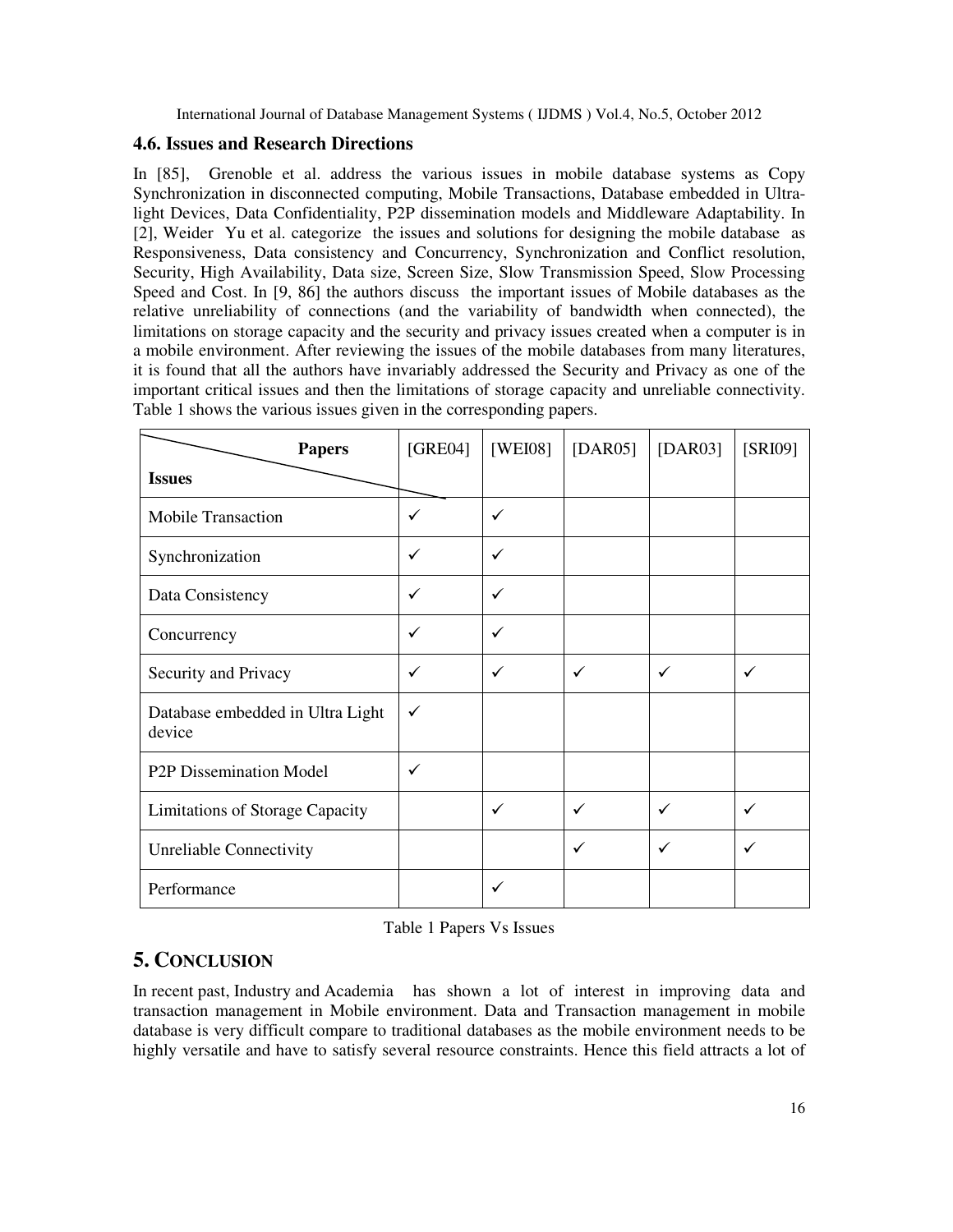research in terms of designing new algorithms, techniques or strategies for the various resource constraints on the functionalities of Mobile Database including Security.

#### **REFERENCES**

- [1] Ouri Wolfson, "Mobile Database", Encyclopedia of Database Systems, Part 13, Page 1751, 2009. http://www.springerlink.com/content/n72wu51n4056524g/fulltext.html, Springer Science+Business Media, LLC 2009, 10.1007/978-0-387-39940-9\_1362.
- [2] Weider Yu, D., Tamseela Amjad, Himani Goel and Tanakom Talawat, "An Approach of Mobile Database Design methodology for Mobile Software Solutions", The 3rd International Conference on Grid and Pervasive Computing - Workshops, IEEE 2008.
- [3] S.K. Singh, "Database Systems Concepts, Designs and Applications", Dorling Kindersley (India) Pvt. Ltd., New Delhi, 2006.
- [4] Thomas Connolly, Carolyn Begg, "Database Systems: A Practical Approach to Design, Implementation and Management", 3rd ed., Dorling Kindersley (India) Pvt. Ltd., New Delhi, 2002.
- [5] Fuentes, E., Knapp, L., Burke, D., Introduction to Mobile Databases. www.cin.ufpe.br/~fcdf/Middleware/projeto/Referencias/Mobile\_Databases.ppt
- [6] Weibo Li, Hong Yang and Ping He, "The Research and Application of Embedded Mobile Database", IEEE, Computer Society, 2009.
- [7] Vijay Kumar, "Mobile Database Systems", Wiley-Interscience, John Wiley & Sons, Inc. Publication, New Jersey, 2006.
- [8] Yanli Xia and Abdelsalam Helal, "A Dynamic Data/Currency Protocol for Mobile Database Design and Reconfiguration", SAC 2003, ACM.
- [9] Darin Chan and John Roddick, F., "Summarisation for Mobile databases", Journal of Research and Practice in Information Technology", Vol. 37, No.3, 267—284, August 2005.
- [10] Yang Li, Xuejie Zhang, Yun Gao, "Object-Oriented Data Synchronization for Mobile Database over Mobile Ad-hoc Networks, International Symposium on Information Science and Engieering", IEEE, 2008.
- [11] Zhnag Yun , Zhang Mu, Bian Fuling, "A Tiered Replication Model in Embedded Database Based Mobile Geospatial Information Service", IEEE, 2008.
- [12] Jing Li, Jaianhua Wang: A New Architecture Model of Mobile Database Based on Agent, First International workshop on Database Technology and Applications, IEEE, 2009.
- [13] S.K. Madria and B. Bhargava, "A transaction model for improving data availability in mobile computing", Kluwer Academic Publishers Distributed and Parallel Databases, Vol. 10, No. 2, 2001.
- [14] M. Lee and S. Helal, "HiCoMo: High Commit Mobile Transactions," Kluwer Academic Publishers Distributed and Parallel Databases (DAPD), Vol. 11, No. 1, 2002.
- [15] K. Ku and Y. Kim, "Moflex transaction model for mobile heterogeneous multidatabase systems," IEEE Workshop on Research Issues in Data Engineering, San Diego, USA, Feb. 2000.
- [16] Ravi A. Dirckze and Le Gruenwald, "A Pre-serialization transaction management technique for mobile multidatabases," Mobile Networks and Applications (MONET), Vol. 5, No. 4, 311–321, 2000.
- [17] Kam-Yiu Lam, GuoHui Li and Tei-Wei Kuo, "A Multi-Version Data Model for Executing Real-time Transactions in a Mobile Environment", MobiDE 2001,ACM, 2001.
- [18] P. Serrano-Alvarado, C. Roncancio, and M. Adiba, "A Survey of Mobile Transactions", Kluwer Academic Publishers Distributed and Parallel Databases(DAPD), 16(2), 2004.
- [19] Joos-Hendrik Bose et al., "Research Issues in Mobile Transactions", Proceedings of Dagstuhl Seminar on Mobile Information Management, 2004.
- [20] Prasanta Kumar Panda Sujata Swain P. K. Pattnaik, "Review of Some Transaction Models used in Mobile Databases", International Journal of Instrumentation, Control & Automation (IJICA), Volume 1, Issue 1, 2011. Computing (SCC'04), IEEE Computer Society, 2004.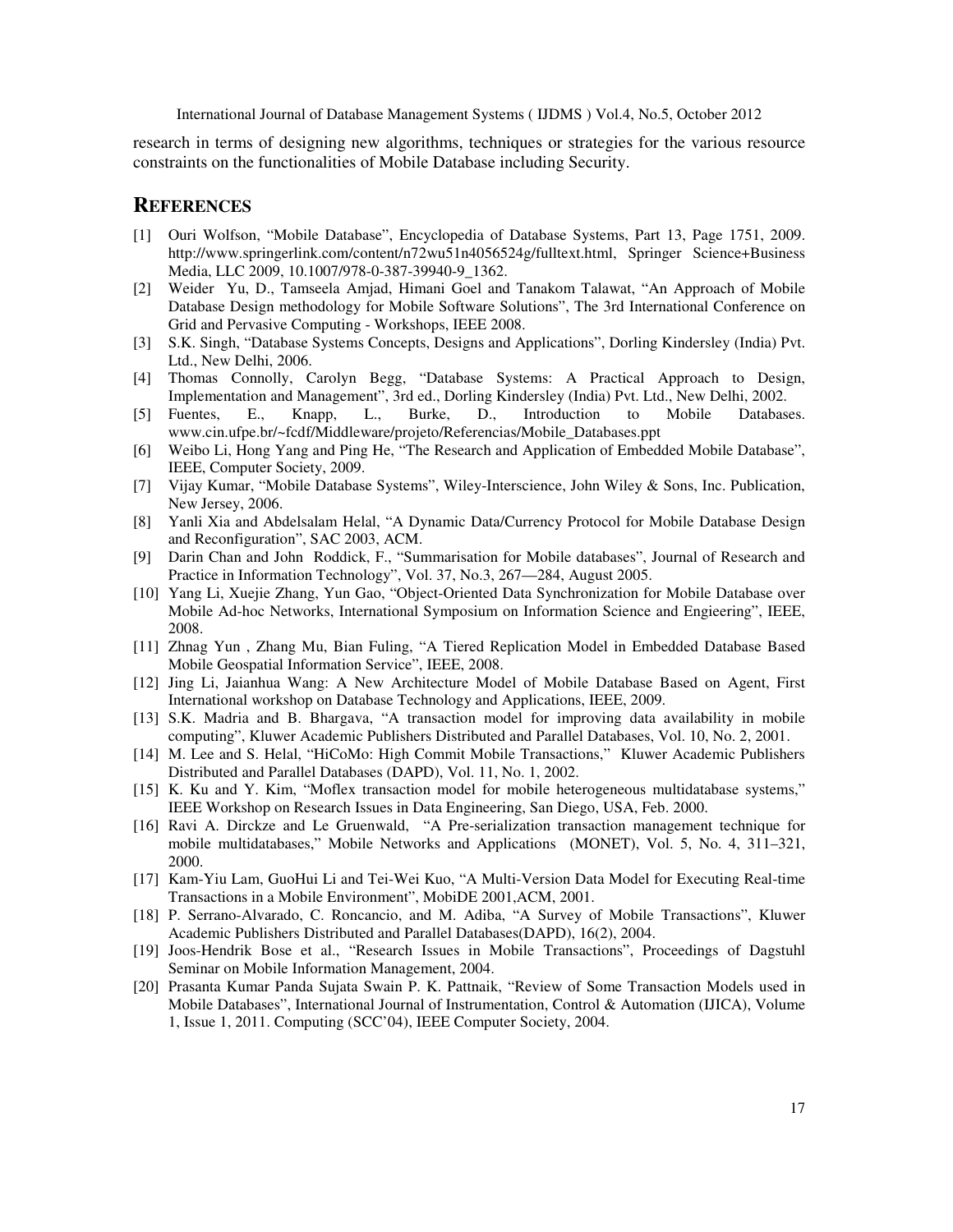- [21] Simon Cuce, Arkady Zaslavsky, Bing Hu and Jignesh Rambhia, "Maintaining Consistency of Twin Transaction Model Using Mobility-Enabled Distributed File System Environment", Proceedings of the 13th International Workshop on Database and Expert Systems Applications (DEXA'02), IEEE, 2004.
- [22] B. Zheng, "On Semantic Caching and Query Scheduling for Mobile Nearest-Neighbor Search", ACM Wireless Network Conference, Hingham, MA, USA, November 2004.
- [23] Patricia Serrano-Alvarado, Claudia Roncancio, Michel Adiba, Cyril Labbe, "An Adaptable mobile transaction model", International conference on Computer Systems Science and Engineering, 2005.
- [24] Osman Mohammed Hegazy, Ali Hamed El Bastawissy, Romani Farid Ibrahim, "Handling Mobile Transactions with Disconnections Using a Mobile-Shadow Technique", INFOS2008, Cairo-Egypt, March 27-29, 2008.
- [25] Ravimaran. S, Maluk Mohamed. M.A., "An Improved Kangaroo Transaction Model Using Surrogate Objects for Distributed Mobile System", MobiDE'11, ACM, 2011.
- [26] Tome Dimovski, Pece Mitrevski, "Connection Fault-Tolerant Model for Distributed Transaction Processing in Mobile Computing Environment", Proceedings of the ITI 33rd Int. Conf. on Information Technology Interfaces, June 27-30, 2011, Cavtat, Croatia.
- [27] Turker, C., Zini, G., "A Survey of Academic & Commercial Approaches to Transaction Support in Mobile Computing Environments", 2003.
- [28] Vijay Kumar, Nitin Prabhu, Maggie Dunham, Ayse Yasemin Seydim, "TCOT: A Timeout based Mobile Transaction Commitment Protocol", IIS 9979453, 2004.
- [29] Salman Abdul Moiz, Dr. Lakshmi Rajamani, "Single Lock Manager Approach for achieving Concurrency in Mobile Environments", 14<sup>th</sup> IEEE International Conference on High Performance Computing (HiPC), 2007. Springer LNCS 4873, ISBN 978-3-540-77219-4, 650-660, 2007.
- [30] Salman Abdul Moiz, Dr. Lakshmi Rajamani, "An Efficient Strategy for achieving Concurrency Control in Mobile Environments", 12th IEEE Asia Pacific Network Operations & Management (APNOMS) symposium, Springer LNCS 5787, ISBN# 978-3-642-04491-5, 519-522, 2009.
- [31] Victor C.S.Lee, Kwok Wa Lam, Tei-wei Kuo,"Efficient Validation of Mobile Transactions in Wireless Environments", The Journal of Systems and Software 69, 183-193, 2004.
- [32] Salman Abdul Moiz and Dr. Lakshmi Rajamani, "A Real Time Optimistic strategy to achieve Concurrency Control in Mobile Environments using On-demand Multicasting", International Journal of Wireless and Mobile Networks, Vol, 2, No. 2, 2010.
- [33] Mohammed Khaja Nizamuddin and Syed Abdul Sattar, "Algorithm for Priority Based Concurrency Control without Locking in Mobile Environments", IEEE, 2011.
- [34] Joe, C.H.Y., Chan, E., Lam, K.Y., Leung, H.W, "An Adaptive AVI-based Cache Invalidation Scheme for Mobile Computing Systems", DEXA 2000, pp. 155-178, IEEE Computer Society, USA.
- [35] Ziyad Tariq Abdul-Mehdi, Ali Bin Mamat & Hamidah Ibrahim, Mustafa M. Dirs , "New Concurrency Model for Mobile Database Environment", International Journal of Theoretical and Applied Computer Sciences, GBS Publishers and Distributors, Vol. 1, No. 1, 101–108, 2006.
- [36] Yoshiharu Ishikawa, Hiroyuki Kitagawa, "A Semantic Caching Method Based on Linear Constraints", IEEE, 2000.
- [37] Q.Ren, M.H.Dunham," Semantic Caching in Mobile Computing", PhD thesis, Southern Methodist University, Computer Science and Engineering, Dallas, TX 75205, February 2000.
- [38] Zhichao Li, Pilian He, Ming Lei, "Research of Semantic Caching for LDQ in Mobile Network", IEEE, 2005.
- [39] A. Guy M. Lohman, "the DB2 Universal Database Optimizer", IBM Research Division , IBM Almaden Research Center, 2007.
- [40] Ali Safaeei, Mostafa Haghjoo, Sulmaz Abdi, "Semantic Cache Schema for Query Processing in Mobile Databases", IEEE, 2008.
- [41] Khaleel Mershad, Hassan Artail, "Semantic Caching for Mobile Ad Hoc Networks", Fifth International Conference on Mobile Ad-hoc and Sensor Networks, IEEE, 2009.
- [42] Bo Yanga and Ali R. Hurson, "Semantic-Aware and QoS-Aware Image Caching in Ad Hoc Networks", IEEE Transactions On Knowledge And Data Engineering, Vol. 19, No. 12, December 2007.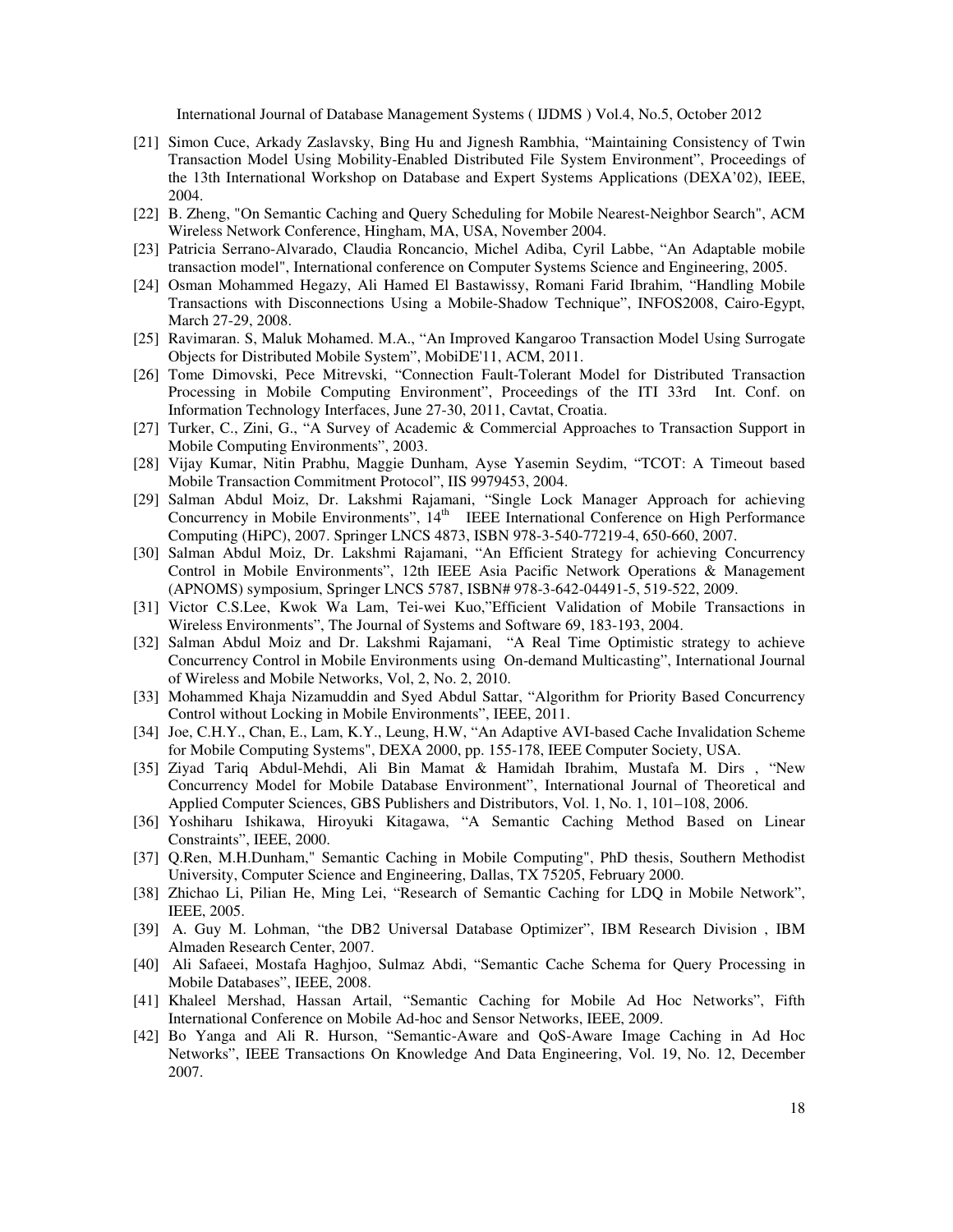- [43] Martin Peters, Christopher Brink, Martin Hirsch, Sabine Sachweh, "A Client Centric Replication Model for Mobile Environments based on RESTful Resources", ACM, 2011.
- [44] Y. Saito and M. Shapiro, "Optimistic replication", ACM Computing Surveys, Vol. 73, No. 1, 42 81, 2005.
- [45] Ashraf Ahmed, P.D.D.Dominic, Azween Abdullah and Hamidah Ibrahim, "A New Optimistic Replication Strategy for Large-scale Mobile Distributed Database Systems", International Journal of Database Management Systems, Vol.2, No.4, 86-105, Nov. 2010.
- [46] Jose Maria Monteiro, Angelo Brayner, Sergio Lifschitz, "A Mechanism for replicated data consistency in mobile computing environments", Proceedings of the ACM symposium on Applied computing, Seoul, Korea, 914 – 919, 2007.
- [47] Liuba Shrira, Hong Tian, and Doug Terry, "Exo-Leasing: Escrow Synchronization for Mobile Clients of Commodity Storage Servers", IFIP International Federation for Information Processing, V. Issarny and R. Schantz (Eds.): Middleware 2008, LNCS 5346, 42–61, 2008.
- [48] Nuno Preguica et al., "Reservations for Conflict Avoidance in a Mobile Database System", First International Conference on Mobile Systems, Applications, and Services, 2003.
- [49] Shirish Hemant Phatak and Badri Nath, "Transaction-Centric Reconciliation in Disconnected Client– Server Databases", Mobile Networks and Applications 9, Kluwer Academic Publishers, Netherlands, 459–471, 2004.
- [50] Matthew Denny and Michael J. Franklin, "Edison: Database-Supported Synchronization for PDAs", Kluwer Academic Publishers, Netherlands, Distributed and Parallel Databases, 15, 95–116, 2004.
- [51] Wang Shun Yan, Zhong Luo, Cao Yong Liang, "A Data Synchronization Mechanism for Cache on Mobile Client", IEEE, 2006.
- [52] Min Jin, Xiang Zhou, Jihui Zhou, Xianming Gao and Chunhong Gong, "Strategy of Conflict Preprocessing and Reconciliation for Mobile Databases", IEEE , 2008.
- [53] Samuel A. Ajila, Ahmed Al-Asaad, "Mobile Databases Synchronization & Conflict Resolution Strategies using SQL Server", IEEE, 2011.
- [54] Miseon Choi , Wonik Park and Young-Kuk Kim, "A Split Synchronizing Mobile Transaction Model", Proc. of the 2nd Int. National Conference on Ubiquitous Information Management and Communication, New York, USA, 196 – 201, 2008.
- [55] Oracle 10g Documentation, http:// www.oracle.com
- [56] Sybase UltraLite Online Documentation, http:// www.sybase.com
- [57] S. Gadiraju, Vijay Kumar, "Recovery in the mobile wireless environments using mobile agents", IEEE Transactions on Mobile Computing, Vol. 3, June 2004.
- [58] Ni, W., Vrbsky, S.V., Ray, S., "Low-cost Coordinated Checkpointing in Mobile Computing Systems", Proceeding of the Eighth IEEE International Symposium on Computers and Communications, 2003.
- [59] Elonzahy, E.N., Alvisi, L., Wang, Y.M., Johnson, D.B., "A Survey of Rollback-Recovery protocols in Message-Passing Systems", ACM Computing Surveys, Vol.34, No. 3, 375–408, 2002.
- [60] M. M. Gore , R. K. Ghosh, "Recovery of Mobile Transactions", Proc. of the 11th International Workshop on Database and Expert Systems Applications, 2000.
- [61] G. Cao and M. Singhal, "Mutable Checkpoints : A New Checkpointing Approach for Mobile Computing Systems", IEEE Transactions On Parallel And Distributed Systems,Vol.12, No.2, 157- 172., February 2001.
- [62] Bidyut Gupta, S. Rahimi and Z. Lui, "A New High Performance Checkpointing Approach for Mobile Computing Systems". IJCSNS International Journal of Computer Science and Network Security, Vol.6, No.5B, May 2006.
- [63] Awadhesh Kumar Singh, Rohit Bhat, and Anshul Kumar, "An Index-Based Mobile checkpointing and Recovery Algorithm", ICDCN 2009, LNCS 5408, 200–205, Springer-Verlag Berlin Heidelberg, 2009.
- [64] Rachit Garg, Praveen Kumar, "Low Overhead Checkpointing Protocols for Mobile Distributed Systems: A Comparative Study", International Journal of Engineering Science and Technology Vol. 2, No. 7, 3267-3276, 2010.